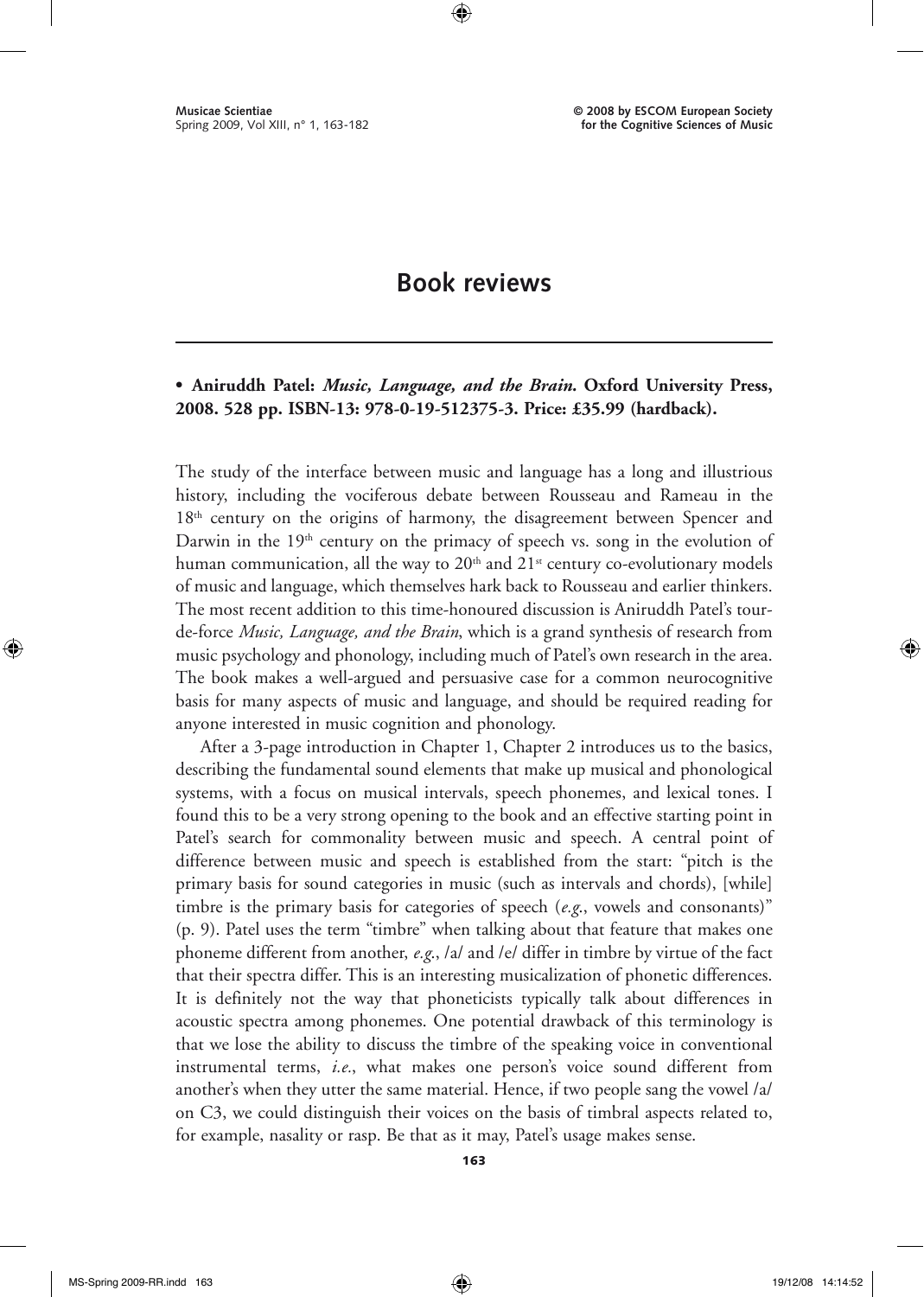The discussion of lexical tone and of attempts to analyze it musically is particularly interesting. As Patel points out, even in tone languages, where pitch plays a significant informational role, we don't see evidence of fixed, music-like intervals either within or across speakers, even in languages where level tones — rather than contours alone — are the phonological targets of interest. We should keep in mind, and Patel makes this point, that the fixedness of musical intervals is something of an abstraction, and that many people show great imprecision when singing musical intervals, both when singing familiar songs and when asked to imitate novel melodies. So, at this early stage in the research, we should not make the mistake of holding speech to a higher standard than music when considering the precision of music-like intervals in either domain. We have yet to see studies that look within individuals and examine their vocal tuning with regard to both spoken and sung intervals.

While Patel is right in pointing out that musical categories are based on pitch and that phonetic categories are based on "timbre", both aspects constantly come into play in both systems, and this is an important place where unification is glossed over by Patel. Most of the speech signal is voiced, and thus speech has a very definite melodic component to it, even at the most elemental level of the phoneme. This is true for even unvoiced sounds, where the /s/ sound has a higher perceived pitch than the /sh/ sound since tongue position alters the perceived pitch of the consonant, with more forward tongue positions being associated with higher pitch. On the other side of things, singing requires the use of some articulatory configuration or another for it to occur; to use Patel's terminology, singing requires the use of some timbral element, be it a single vowel or an epic poem. So, we have to be thinking about a constant marriage of interval and timbre for both speech and music. The discussion of the distinction between tonal and non-tonal languages makes it clear that languages do differ in their use of pitch. Likewise, certain musical systems — such as those that involve overtone singing — make definite use of "timbral" differences in order to play with harmonics. So while music and speech do differ in their relative emphasis on pitch vs. "timbre", the fact remains that both music and speech have to modulate both pitch and timbre all the time. This is an important aspect of the acoustic unification that Patel is seeking.

Patel's synthesis rests on the contention that what unites speech and music at this elemental level is the involvement of discrete categories in both domains: categories of intervals in music and categories of "timbres" in speech. While this is an idea that many people in the field would agree with, Patel goes about making this argument in a rather confusing manner. In the opening of the chapter, he discounts the importance of discreteness (particulateness, combinatoriality) in speech and music due to the fact that such discreteness of sound categories is not human-specific and is found in the vocalizations of birds and whales, among other animals. And yet much of the last part of the chapter focuses on the central importance of discrete sounds categories for both music and speech. This creates the unusual feeling that a process that was initially discounted later becomes lauded as the central point of synthesis for the chapter.

164

⊕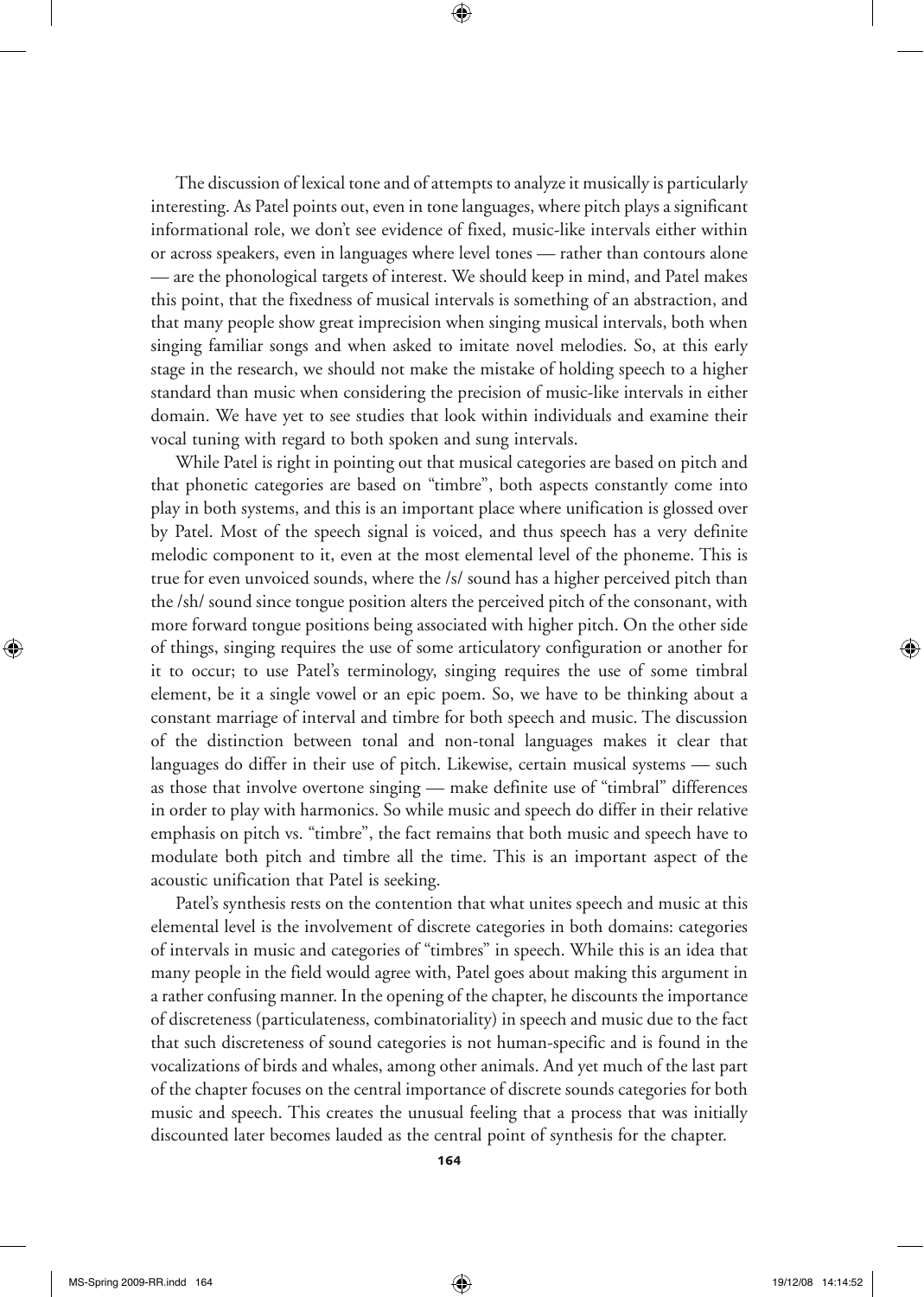Chapter 3 is about rhythm, again with a search for principles that unite music and speech. The discussion of musical rhythm as a series of hierarchically-organized durational periodicities is clear and uncontroversial, and so I will focus here on the discussion of rhythm in speech. Beyond the mundane notion of speech rhythm as a temporal patterning of phonemic onsets and offsets is the belief that there are some recurrent durational patterns in the speech signal. And this has been driven by the common observation than languages sound different from one another in their apparent rhythm. This led early phonologists to posit isochrony as an organizing principle for speech rhythm, with the familiar classification of languages into "stresstimed" (equal durations between stress onsets) and "syllable-timed" (equal durations between syllable onsets) varieties. Syllable-timed languages, like Spanish, tend to have syllable structures made up of simple consonant-vowel pairs, like the word "película". Stress-timed languages like English, in contrast, show a much greater variability in syllable structure, due to the phonotactic acceptability of consonant clusters, thus permitting an array of potential monosyllables such as: I, tie, tike, trike, strike, strikes, strikesed. Thus, English syllables can span from one phoneme to as many as seven. In addition, languages like English have syllabic stress in polysyllabic words, accompanied by vowel reduction for unstressed syllables. All of this makes so-called stress-timed languages more diverse phonologically than the relatively homogeneous class of syllable-timed languages, with their more regular transitioning between single consonants and single vowels.

⊕

As Patel rightly points out, the idea of isochrony in speech is plain wrong and should be abandoned. The problem is that nobody has proposed a reasonable alternative to it. But instead of proposing an alternative to isochrony in his search for rhythmic principles in speech, Patel falls into the familiar trap of placing the emphasis on *taxonomy* rather than on mechanism as the goal of his analysis. In other words, he makes his objective the discovery of acoustic factors that can account for the perceived differences in language classes, rather than in trying to explain the rhythmic principles that generate these differences to begin with. This is dissatisfying for two reasons. First, while language taxonomy is certainly an important enterprise, it is not our major goal when seeking a unification between music and language; the discovery of rhythmic principles is the goal. Once such principles are found, taxonomic issues should most likely fall into place (while the reverse is not necessarily the case). Second, Patel's own account of the taxonomic differences, which looks at sequential, syllable-to-syllable variability in syllable durations, gives the erroneous impression that speech rhythm is due completely to low-level phonetic factors. However, a large literature on speech errors and prosodic planning shows that speech is not produced in a purely sequential, left-to-right fashion but that it is planned in larger units that correspond more or less with phonological phrases. In summary, while Patel's own work on speech typology is interesting and informative, what is really needed for the field of speech rhythm is a setting aside of taxonomic issues and a search for new principles to explain how speech rhythm operates.

165

MS-Spring 2009-RR.indd 165 19/12/08 14:14:52

⊕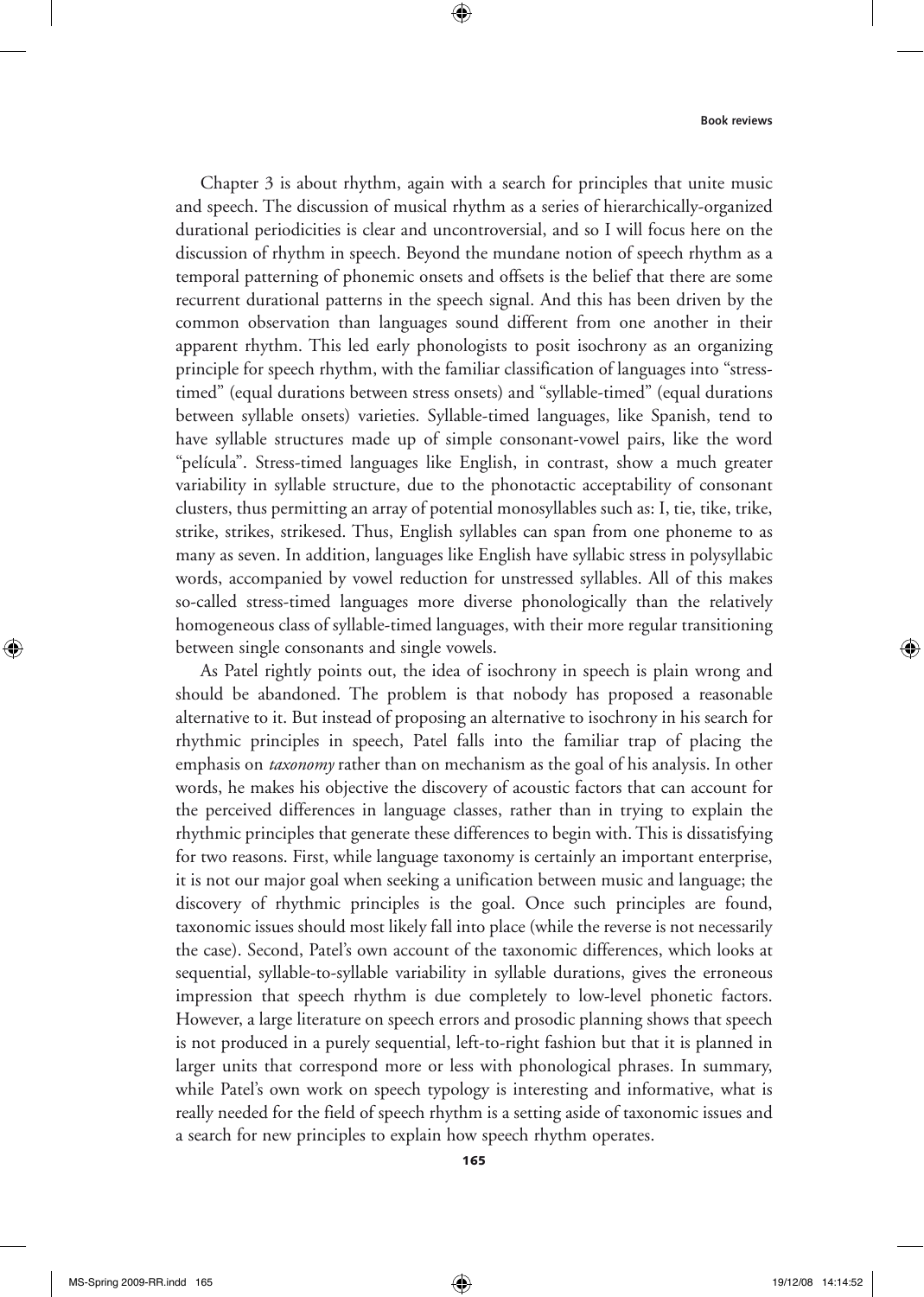Chapter 4 bounces back with a very strong and persuasive discussion about melody in music and speech. I consider this to be the best chapter in the book, and could easily imagine assigning this as a stand-alone article for a university course. The chapter deals with melody and, indirectly, scales in music and speech. Despite the fact that traditional phonology focuses on the contours within speech (*i.e*., the transitions), the newer theoretical approaches of the last two decades, spearheaded by autosegmental phonology, have instead focused on the level tones of speech, thus inviting comparison to music. As Chapter 2 about the sound elements of music and speech made clear, pitch intervals are cognitively salient in music in a way that they are not in speech. So, in an important sense, it wouldn't really matter if speech were composed of musical intervals, as listeners simply do not perceive it this way. One major reason for this is that speech is incredibly rapid compared to music. If music had pitch transitions as fast as conversational speech, intervals would probably fail to be salient in music either. So, music seems to be all about making sense of intervals, and bringing these transitions into a time domain where they are meaningful to listeners.

Despite this perceptual limitation, it is still perfectly legitimate to examine speech at the level of *production* and see if it involves the use of perfect intervals and recurrent pitch levels, analogous to scaled pitches in music. One confounding factor is that speech shows a steady drop in baseline as it progresses from the beginning of a sentence till the end, a phenomenon phonologists refer to as declination. This is accompanied by a concomitant compression in pitch range such that a stressed syllable at the end of a sentence will involve a smaller rise in pitch than one occurring at the beginning.

But this raises a deeper issue, one that is almost never mentioned in music psychology. Music psychology sees musical works as pre-composed, fixed-pitch objects, ones that are implemented on fixed-pitch instruments. What researchers fail to study are vocal improvisations, such as the types that occur in chants throughout the world. This is much closer to the domain of speech, since the musical material is not pre-specified through notation and since the human voice doesn't come with a fixed tuning. I have heard chants from many cultures in which the vocal tuning sounds quite imperfect from the standpoint of equal temperament. There is a strong need to develop a research program to examine this type of singing before we can understand the nature of intervals in speech. As I mentioned earlier, we shouldn't hold speech to a higher standard than music. We need much more cross-cultural research on vocal tuning, and for the moment there is virtually no experimental research on this topic.

Patel's presentation relies on the use of the Prosogram algorithm for extracting level pitches from the vocalic segments of speech. The end result of this extraction is a kind of piano-roll representation of level tones from the steady-state segments of these vowels. (It should be pointed out that Prosogram's extraction procedure does not rely on frequency alone but is moderated by amplitude as well, but that is not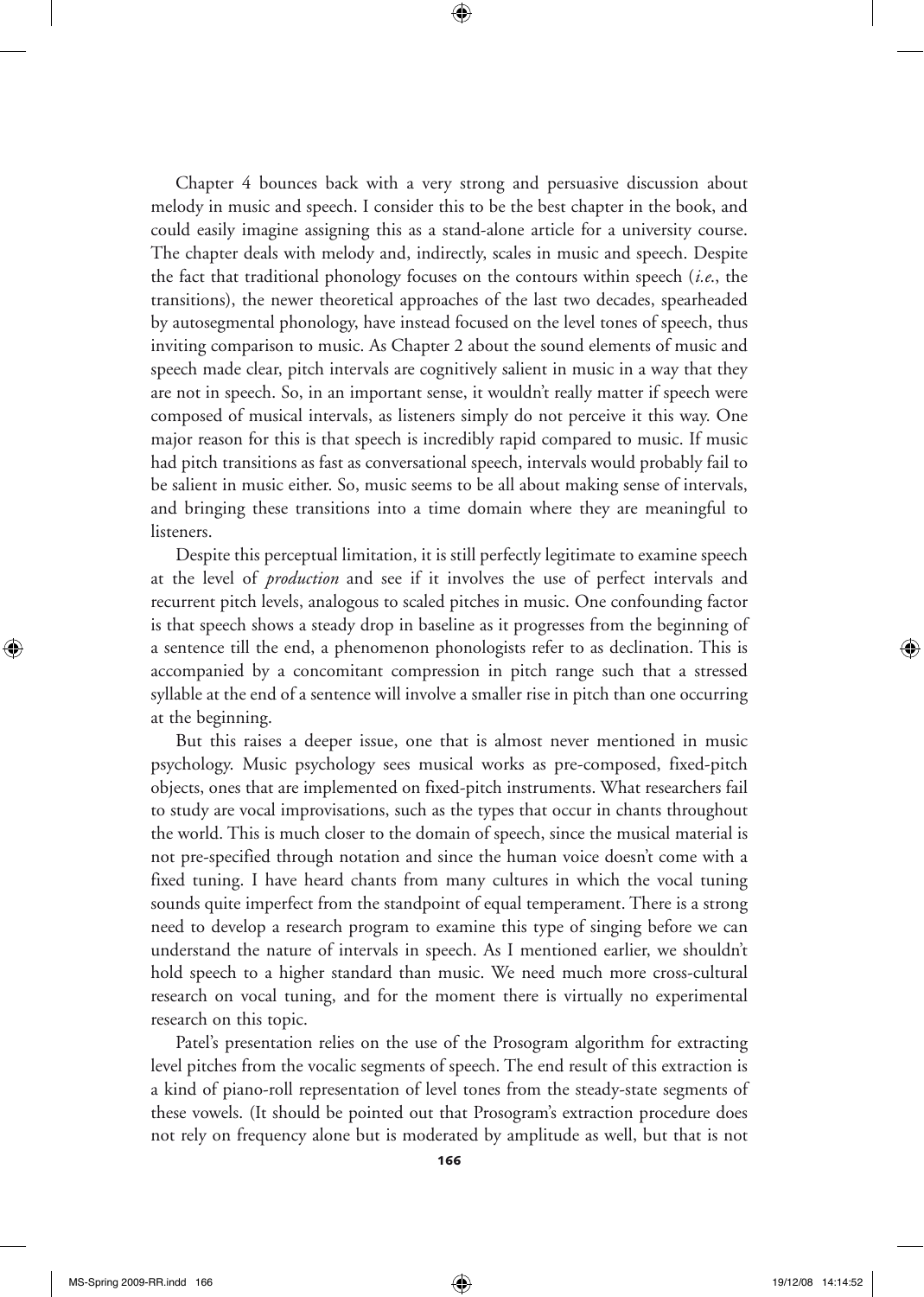important here.) The basic point is that spoken sentences can be reduced to a series of level tones, which comprise much of the foundation of speech's melodic domain. But what about tuning? There are two issues to address here. First, what kinds of intervals are seen between the level tones of sequential vowels? And second, are there recurrent pitch levels that define a scale? Looking to the first issue, Patel's analysis of a single English sentence shows that few of the inter-vowel intervals are comprised of simple-integer ratios. Hence, they look un-musical. There is definitely the need for a larger sample than one sentence from one speaker. We also have to keep in mind my caveat above about the potential "unmusicalness" of intervals produced vocally in native chanting. Next, what about scaling? This is indeed a complicated question, not least because of the declination that occurs in normal declarative sentences. Patel cites the work of others in saying that "British English may use three phonologically distinct pitch levels in its intonation system, whereas French may only use two" (p. 225). This just cannot be correct if we are talking about absolute pitch levels. I don't have the data to refute this, but I'm sure that two level tones could not possibly explain French phonology nor three English phonology. So, there is obviously need for much more detailed research in this area. Patel doesn't really tie these strands together, and so the chapter, despite its spectacular breadth and insight, falls short of the promise of finding a unification between musical melody and speech melody. What's clear to me is that such a unification must be looked for at the level of generative mechanisms, not perceptual mechanisms.

⊕

The previous two chapters represent the strongest case for a unification between music and language, with a focus on the acoustic properties of melody and rhythm. The next two chapters move on to examine syntax and semantics, and bring us onto much shakier ground. For music, the case for syntax is conceptually easier to make than that for semantics, since the combinatorial nature of music has been recognized for more than a millennium, and the cognitive notion of hierarchical organization has been applied to music with great success for several decades now. Therefore, many people accept the idea that music has a syntax, so long as term syntax is applied in the broad sense of structured organization rather than in the narrow sense of propositional syntax.

After presenting a nice review of topics that could reasonably be said to fall under the heading of musical syntax (*e.g*., key, scale, chord structure, cadence), Patel makes the argument that others have made before him about the basic hierarchical and combinatorial organization of musical structure. Thanks in large part to the work of Lerdahl and Jackendoff, many people both inside and outside of musicology are in agreement about this basic similarity between music and language with regard to hierarchical organization. The real question is whether this is merely an analogy or whether there is an underlying mechanistic basis for this. If it's the latter, then linguists should really stand up and take notice.

Patel doesn't deny that the syntaxes of music and language deal with different "representation networks"; the objects that they organize and the phrases that they

167

⊕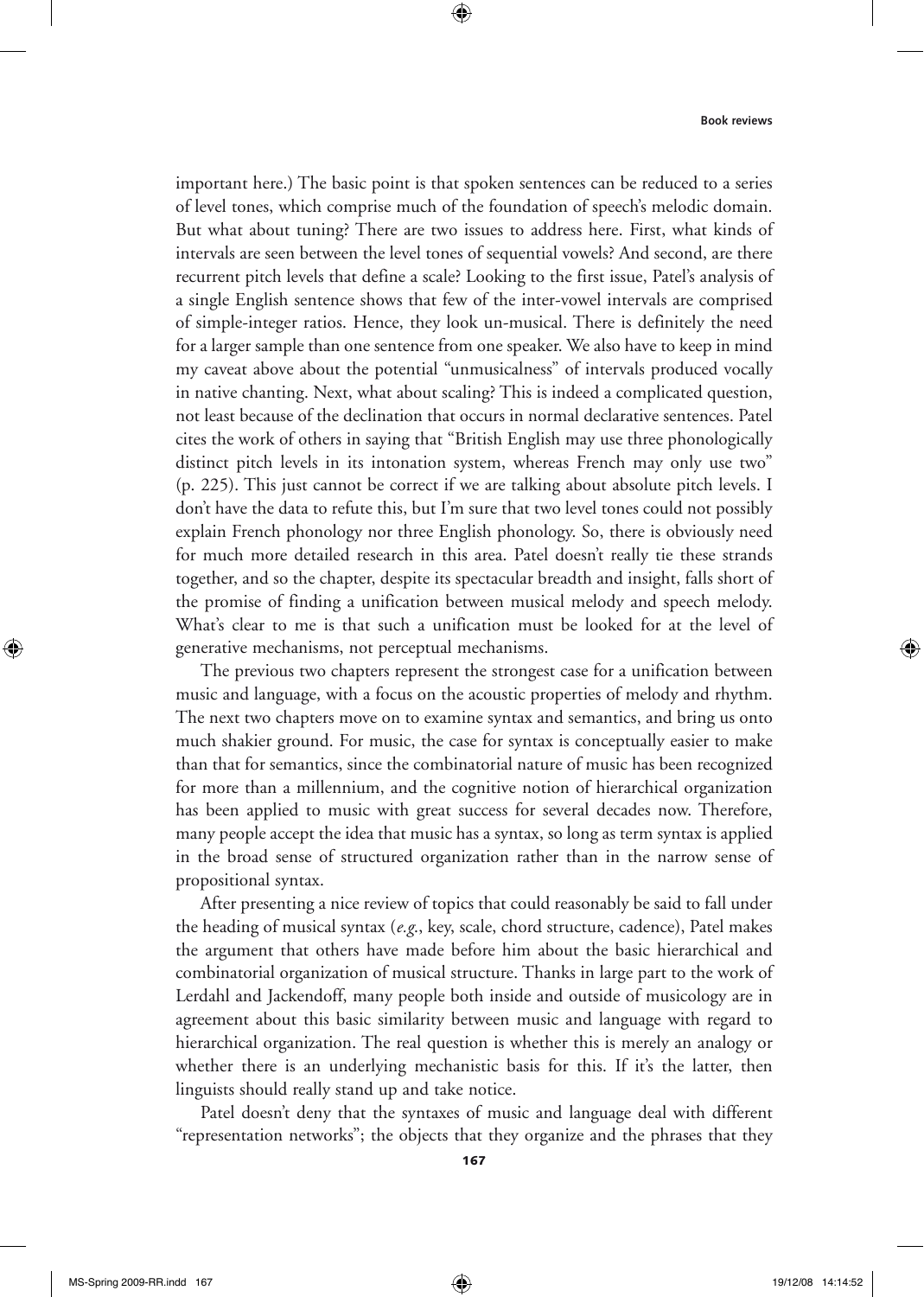generate (*e.g*., chords vs. words) are quite different in kind. However, he argues that there may be a sharing of neural resources for the operations of these syntactic mechanisms. Neurally, the argument goes that "linguistic and musical syntactic representations are stored in distinct brain networks, whereas there is overlap in the networks which provide neural resources for the activation of stored syntactic representations" (p. 283f). I think that this is as good a theory as we have at the moment. However, it is still very much a black box, and so linguists are not going to be knocking at our door until mechanistic details are worked out. In Patel's model, the "representation networks" (*i.e.*, where categorical knowledge about chords or words is located) are distinct, whereas the "resource networks" (*i.e*., where chords or words get combined to create hierarchical linguistic or musical phrases) are shared. We just don't have an idea of how a common resource network could operate on very disparate inputs such as chords and words to create both sentences and melodies. This is definitely one of the interesting problems of this field but we are a long way from having the answer. As an aside, a sharing hypothesis has very important evolutionary implications because it suggests that the syntaxes of music and language may have emanated from a common ancestral "resource network", something that should be of interest to language evolution theorists but which Patel doesn't discuss in his evolution chapter.

Chapter 6 brings us towards theories of musical meaning and semantics. As with other chapters in the book, this chapter begins with a very strong overview of the issues, where Patel again demonstrates his clear mastery of the relevant literatures. As mentioned above, theories of musical syntax have come to gain acceptance in cognitive psychology because of their reliance on hierarchical organization, and so the true litmus test of a unification of music and language is semantics. Patel already gives us some indication in Chapter 5 of where his ideas will be going when he acknowledges that the "representation networks" of music and language are different and neurally distinct. So, is there really a strong case for talking about a unification between music and language with reference to semantics? After all, it is these "representation networks" that embody semantic information.

To begin with, many people make a distinction between intrinsic and extrinsic meanings of music. Extrinsic meanings come about through music's association with various aspects of social functioning, including performance contexts, verbal texts, and other associated narratives. This is not terribly problematic for theories of semantics (either linguistic or musical) because music simply piggybacks on linguistic meaning quite directly. What is more difficult to explain is intrinsic meaning, the meaning that relies on musical sound all on its own, divorced from social reference or linguistic meaning.

Theories of intrinsic musical meaning invariably make reference to the *emotional* meanings of musical sounds, while theories of lexical meaning in linguistics don't, *nor do they care about sound at all*. They make reference to the properties of objects in the most abstract sense (*e.g*., that collection of properties or exemplars that define

⊕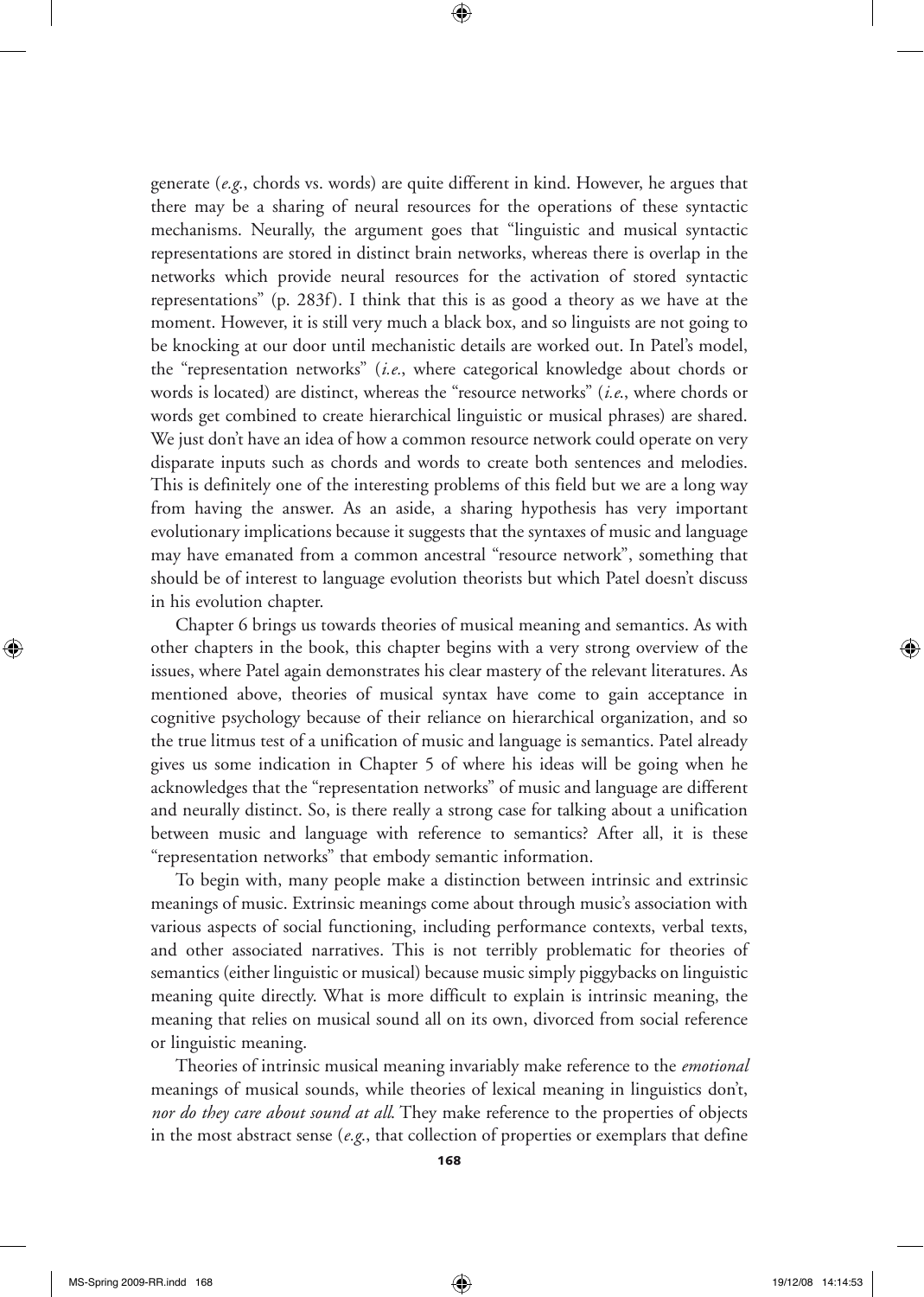the prototypical category of "cat"). One could argue that one important type of property of an object is the emotional appraisal that a speaker attaches to that object. After all, "My mother is a great cook" could easily mean its opposite based on intonation. But, oddly enough, semantic theory doesn't really deal with this. The sub-disciplinary boundaries within linguistics are such that consideration of the emotional meanings of the speakers thrusts the issue out of the realm of semantics and into that of pragmatics or phonology. While this certainly represents a big limitation for linguistic theories of meaning, is music really the saving grace here? Is a music/language unification theory going to clarify the nature of intonational meanings of language and help us unravel what a sentence really means? Personally, I think not.

⊕

In thinking about emotional expression, there seems to be a realm where music and language show a definite sharing of resources for creating meanings, and then another where they are quite distinct. The only one that Patel talks about in his unification is the first category, namely arousal factors related to register, tempo, loudness and timbre. Modulations of these parameters seem to have strongly parallel emotional interpretations in music and speech. Unfortunately, Patel makes the mistake of invoking Spencer's 1857 "speech theory" to argue that music acquires these features of expression from speech. This idea was well refuted by 19<sup>th</sup> century critics of Spencer's theory. It is very likely that these parallels in emotional interpretation are derived from a common underlying system of emotional expression that guides not only music and speech but gestural expression in humans and other animals.

But this kind of expression of emotional arousal is not the only way that speech conveys prosodic meanings. The domain-specific way is through intonational melodies. Patel mentions them in his chapter on melody but doesn't mention them in his chapter on meaning. For me, it's a notable omission. But even if he had mentioned them here, I don't think that music would provide any explanation for them. I think it's fair to say that phonologists have almost no insight into how they work. We all know as everyday conversationalists that we are able to discern a dazzling variety of emotional nuances in the tones of voice of speakers. People like to talk about this as being the "music of speech", but I sincerely doubt that a musical analysis of speech will reveal the principles of these intonational melodies. If there is one factor that might be common between the domains it is probably contour, for example that rising phrasal contours convey uncertainty or conflict and that falling contours convey certainty or resolution. But, as Patel points out in Chapter 2, music's use of pitch contours occurs with regard to scaled intervals while speech's use of contour doesn't (at least not in a way that is perceptually relevant to listeners). So, it seems that while a unification of music and speech can accommodate generic emotional factors related to register, tempo, loudness — and perhaps even contour — what is going to remain a line of distinction between music and speech are, on one hand, musical scales and all the emotional connotations associated with them,

169

MS-Spring 2009-RR.indd 169 **19/12/08** 14:14:53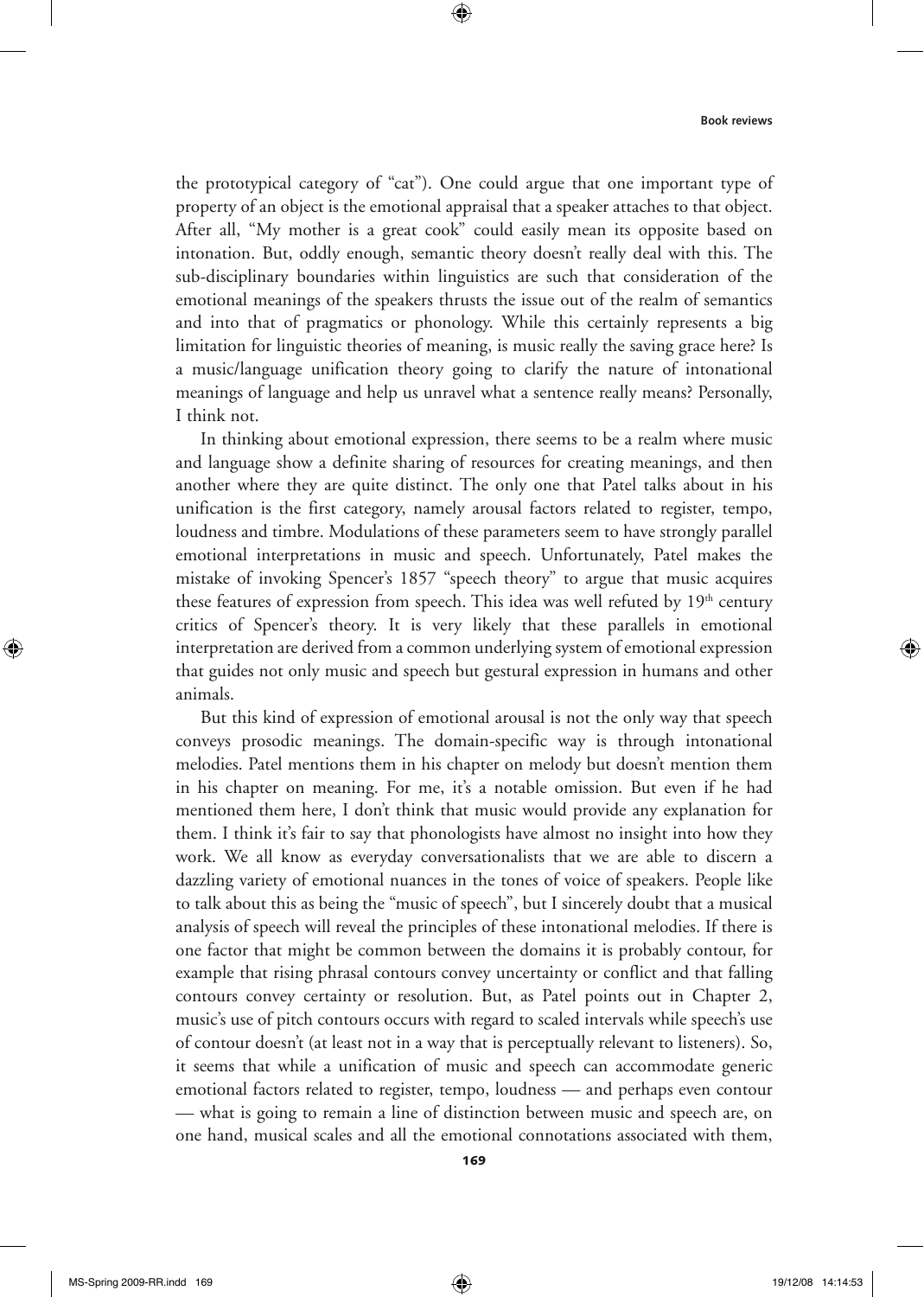and on the other, the myriad intonational melodies that characterize human speech and the emotional meanings associated with them. And, to bring the discussion full circle, there is no analogue of a word in music, and so lexical semantics is always going to remain a huge divide. The most music can do is use its unique sound devices to work with language (and sometimes against it) to enhance the emotional meanings of the communicator. Where language, narrative and social context happen to be absent and there is nothing to denote, then music provides us with an example of pure emotional representation, such as is the case with much instrumental music.

The last chapter of the book deals with evolution. Patel's major conclusion is that musical capacity is not an individual-level adaptation. I couldn't agree more, although for completely different reasons. For Patel, it is because music is simply not an adaptation, and for me it is because music is a group-level, not individual-level, adaptation. Patel's job is easier than mine. He merely needs to 1) show that individuals can and do survive quite well without music, and 2) pick apart each cognitive capacity that we associate music and show that it is either not domainspecific or not human-specific. This he does with great skill. My job, instead, is to argue that, during the course of human evolution, groups comprised of musical individuals tended to outsurvive groups of non-musical individuals, in other words that music-making conferred a competitive advantage onto groups rather than onto individuals within those groups. For me, music does this by helping individuals overcome self-interest and achieve cooperation, one of the hallmarks of human nature and human society. So for me, music's most telling and human-specific design features are those that relate to coordination and synchronization, both in time and in pitch-space.

At the end of the chapter, after all the picking apart of musical capacity has been done, Patel muses "Might beat-based rhythm processing reflect evolutionary modifications to the brain for the purpose of music making?" (p. 402). Entrainment of movement to a beat permits us not only to sing together and play instruments together but to dance together. It is one of the best arguments that music evolved to coordinate individuals and perhaps even promote cooperation as a result. It won't matter at all if it is convincingly shown that parrots and cockatoos are able to move their bodies in synchrony to a musical beat, as is being much discussed these days. The fact will remain that cockatoos and parrots don't sing coordinated choruses, don't create coordinated dance movements, and, most importantly, don't defend group territories. Humans do all of them. And as with howling wolves, duetting gibbons and duetting songbirds, coordinated vocalizations are a big part of how all of these species, ourselves included, defend year-round territories.

While Patel denies that pitch processing could have any kind of music-specificity or innateness (essentially making the Spencerian argument that music is derived from speech), he fails to mention another hallmark feature of music processing, namely the blending of musical parts that underlies choral textures like monophony,

⊕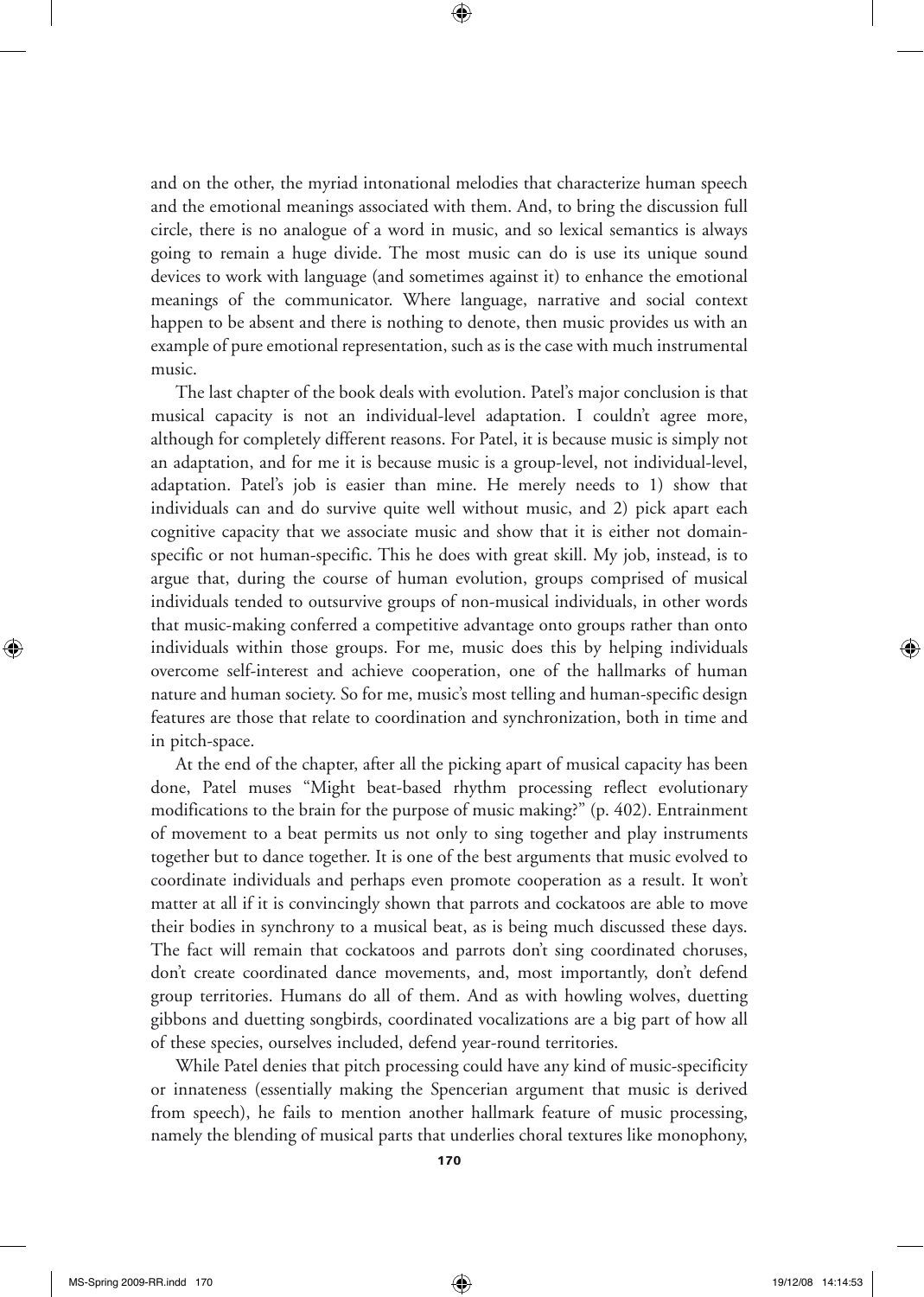homophony and polyphony. The capacity to achieve these choral textures requires not only synchronization in time ("beat-based rhythm processing") but also vocal imitation and the ability to intentionally match (or mismatch in the case of homophony and polyphony) musical parts. I think that music psychologists have missed the boat on this point, and that the cognitive capacity to create choral textures is domain-specific and human-specific. This is yet another significant indicator of the importance of music for human coordination. In thinking about this ontogenetically, the relevant research topic deals with vocal imitation of pitch. But there has been scant research on the subject. Most work in children looks at the singing of familiar songs and hence relative-pitch processing. Little, if any, has looked at the capacity to vocally match absolute pitch. I suspect, based on anecdotal evidence, that this capacity develops at roughly the same ontogenetic stage as beatbased rhythm processing, around the ages of 4 to 5. Thus, a lot of what seems to be shared between music and speech with regard to pitch and rhythm processing seems to develop early, while those things that seem to have the most specificity for music, like vocal imitation of pitch and metric entrainment, develop later.

⊕

To conclude, Patel's book has all the makings of a classic. It will be the standard book on the topic for many years to come. Patel has done a great service for music psychology by synthesizing so much information in such an eloquent, insightful, and scholarly manner. I heartily recommend this book to colleagues in musicology, linguistics, and beyond.

**Steven Brown**

⊕

**Address for correspondence: Steven Brown Department of Psychology, Neuroscience & Behaviour McMaster University 1280 Main St. W Hamilton, ON, Canada L8S 4K1 e-mail: stebro@mcmaster.ca**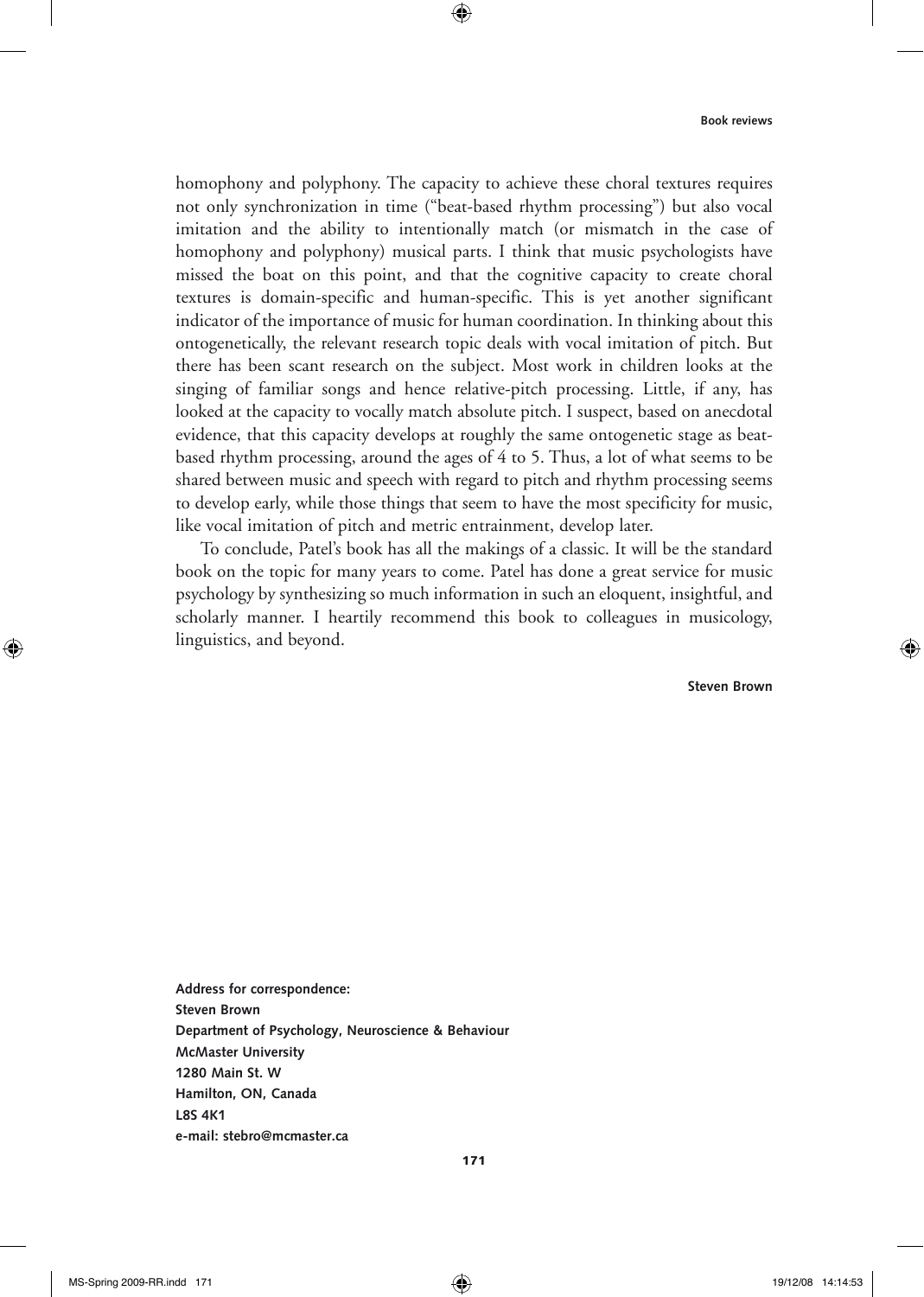## **• Eric Clarke.** *Ways of Listening: An Ecological Approach to the Perception of Musical Meaning.* **Oxford University Press, 2005. ISBN 0-19-515194-1. ISBN-13 978-0-19-515194-7. 256 pp. (hardcover) \$45.00.**

⊕

*Ways of Listening* is the first book-length treatment of music and ecology. In it Eric Clarke develops principles derived from James Gibson's ecological theory of visual perception from the 1950s-70s. Its focus is on passive listening — "armchair hermeneutics" (123) — and the extent to which intense experiences can inform the listener's sense of her subjectivity. It is not about performing or how performers listen, and makes relatively few claims that might be transferred to that quite different world of actions and consequences. Moving in a broad arc from scientific to cultural perspectives on musical meaning (10), Clarke proposes that psychology and musicology can be "combined in a fruitful and stimulating manner" (9), and he writes with equal aplomb in the discourses of empirical and critical musicologies. The main theory is perhaps no longer as radical as it once might have been, but Clarke packs the book full of remarkable ideas and extrapolations of Gibson's ecological theory, which invite a rethinking of many of the key assumptions in the scientific and cognitive study of music. This book is sure to become a staple constituent of reading lists.

In the Introduction Clarke argues strongly for a meaning-centred approach to the phenomenon of music. He writes that "when you hear what sounds are the sounds of, you then have some understanding of what those sounds mean" (3), returning to this in the Conclusion with the remarks that "To listen to music is to engage with music's meaning" (189), and that "an ecological approach to listening provides a basis on which to understand the perceptual character of musical meaning" (189). Indeed, the converse is just as important to his narrative: "to hear a sound and *not* recognise what it is, is to fail to understand its meanings and thus to act appropriately" (7). (This depends on what is meant by "appropriately" (*cf*. 18) and for whom the psychologists define it.) For Clarke, "the primary function of auditory perception is to discover what sounds are the sound *of*, and what to do about them" (3). This is the call of the wild, and evolution and its metaphors drive the musical process: "when you hear what sounds are the sounds of [*i.e.* what they specify in the world], you then have some understanding of what those sounds mean" (3). The question of musical meaning lies at the core of this book, though the question begged of whether understanding musical meaning is coextensive with understanding music is not considered (*cf.* 189). More specifically, the meaning at issue in this book can, says Clarke, "be distinguished from musical meaning that arises out of thinking about music, or reflecting on music, when not directly auditorily engaged with music" (5). (It is a pity that there is no directed listening with the book: "listen to the accompanying CD, track X, at Y mins Z secs".)

Clarke characterises the cognitive "conception of music perception as a set of

172

⊕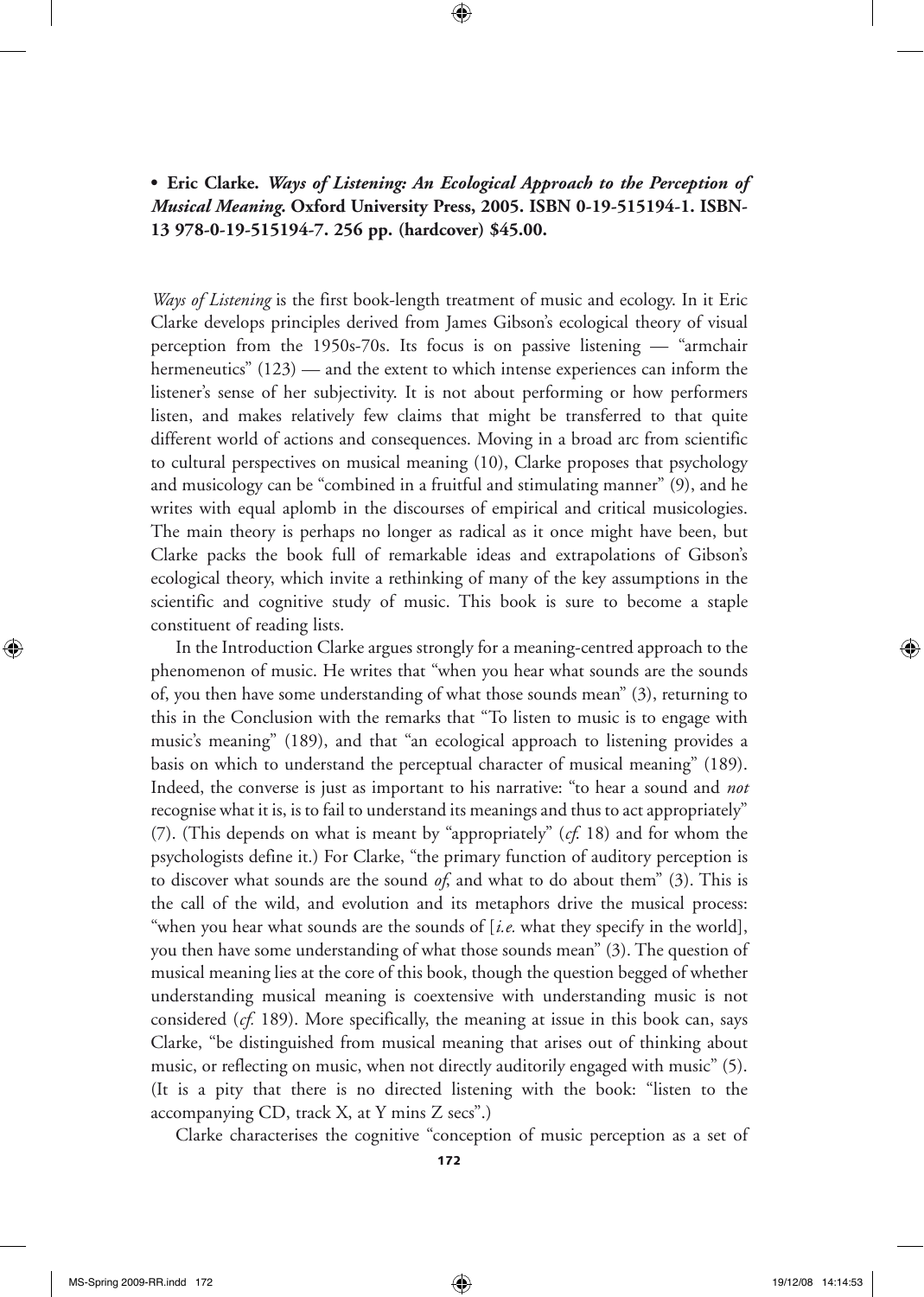stages or levels, proceeding from simpler and more stimulus-bound properties through to more complex and abstract characteristics that are less closely tied to the stimulus and are more the expression of general cognitive schemata and cultural conventions" (12). This approach regards "perception as simply the starting-point for a series of cognitive processes — the information-gathering that precedes the real business of sorting out and structuring the data into a representation of some kind. Perception starts when stimuli cause sensations, according to this view, and all the rest is cognitive processing of one sort or another" (41). Clarke notes four main problems of this approach: structure "is imposed on an unordered or highly complex world by perceivers" (12); "it relies very heavily on the idea of mental representations" (15); it "tends to be disembodied and abstract, as if perception was a kind of reasoning or problem-solving process" (15); and it "is characterised as working primarily from the bottom up (despite the incorporation of 'top-down' processes)"  $(15).$ 

⊕

In contrast, Clarke offers a "perceptual approach" (4) and proposes to ground this in perceptual principles more general than those specific to music, namely ecological theory. He offers four reasons for this approach. First, "sounds are often the sounds of all kinds of things at the same time" (4); secondly, "Musical sounds inhabit the same world as other sounds" (4); thirdly, "It is self evident that we listen to the sounds of music with the same perceptual systems that we use for all sound" (4); and fourthly, the ecological approach "takes as its central principle the relationship between a perceiver and its environment" (5, *cf*. 43, 123).

Chapter 1 contains the essential theory, organised as follows: perception and action (19), adaptation (20), perceptual learning (22), ecology and connectionism (25), invariants in perception (32), affordance (36), nature and culture (39), perception and cognition (41). Arguing against the assumption that cultural, ideological, and social elements of musical experience are more distant or abstract than its basic perceptual attributes, Clarke proposes that an integrated theory of perception can account for the directness of the listener's perceptual activities in various environments, and responses to such factors as spatial location and physical source, as well as the more familiar elements of structural function and cultural value. Clarke is obliged to extend Gibson's ecological theory outwards into (manmade) culture, and to make the assumption that the material objects and practices that constitute culture are no less directly specified in the invariants of music than the natural environment is specified in its auditory information. This assumption also requires Clarke to state that "The conventions of culture, arbitrary though they may be in principle, are in practice as binding as a natural law" (47).

Clarke argues that the listener perceives the world directly, and that this reciprocity (elsewhere Clarke calls it an "affinity" (19), which has more or less similar connotations) is not inexplicable, but is simply the consequence of adaptation, perceptual learning, and the necessary, unavoidable interdependence between perception and action (an idea long familiar from Wittgenstein). This means, for Clarke, that the investigation

173

MS-Spring 2009-RR.indd 173 **19/12/08** 14:14:53

⊕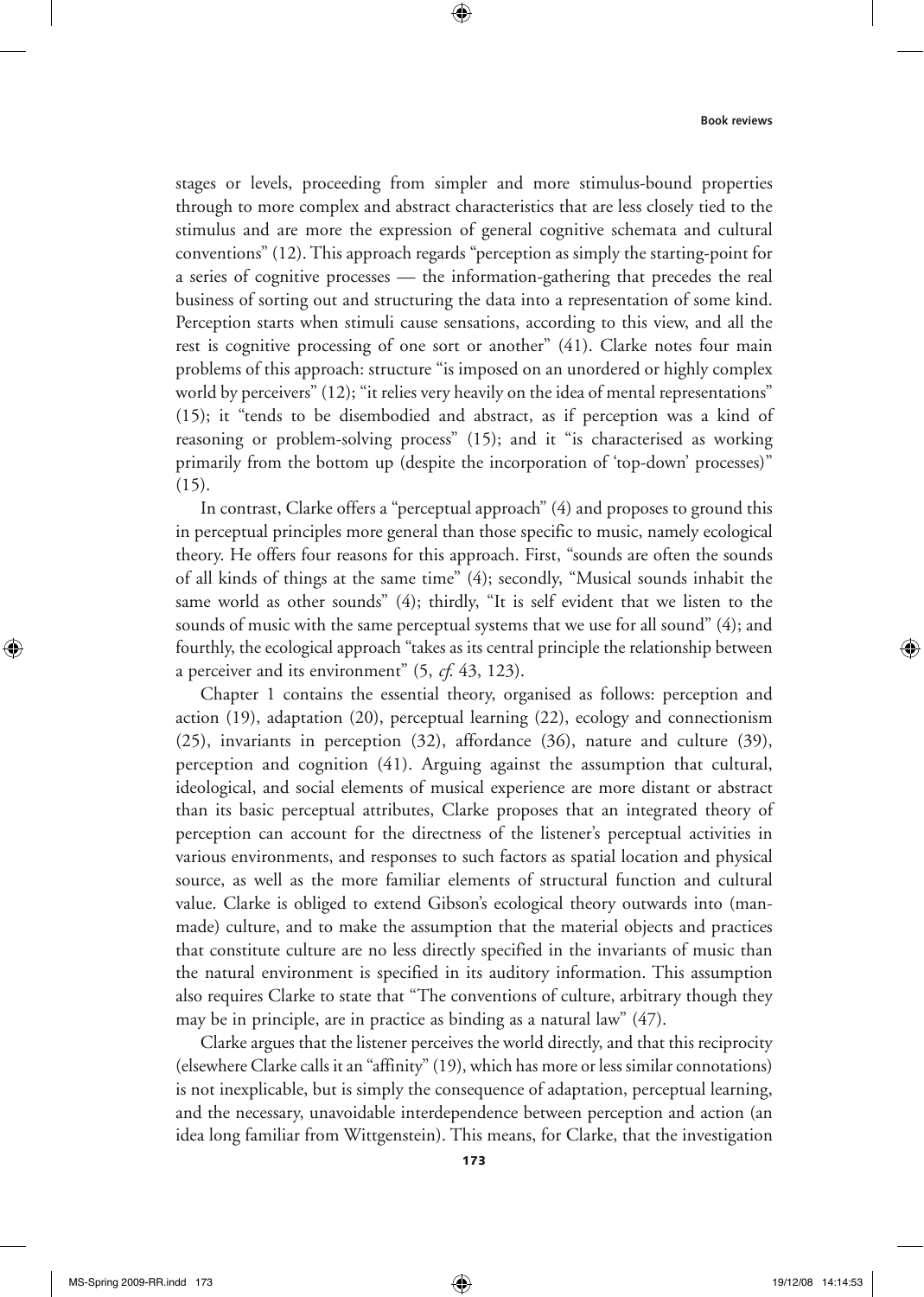of music should focus on the invariants that specify the phenomena that music can afford in the face of the diverse abilities of different listeners. Moreover, and perhaps more importantly regarding the wider disciplinary (methodological) implications of Clarke's adaptation of ecological theory, the resulting theory brings together musical elements that are often taken to be quite distant from each other: *e.g.* physical sources, musical structures, cultural meanings, critical content (the last in a broadly Adornian sense that Clarke picks up on briefly right at the very end (206)). Underlying all this is the commonality of the perceptual principles upon which musical sensitivity depends and the "reciprocity between listeners" capacities and environmental opportunities (affordances) (47).

⊕

Chapter 2 illustrates how the theory expounded in Chapter 1 applies to a real example. (Here the lack of an accompanying DVD is felt the most.) Clarke selects Jimi Hendrix's performance of "The Star Spangled Banner" at Woodstock in 1969, and unpacks the ways in which the different components of this (recorded) performance's meaning, which relate to its sound, structure, and ideology, are both juxtaposed in a sonic palimpsest, and simultaneously there for the listener to perceive and appropriate in an interpretation of the performance's meaning. Clarke regards the recorded performance "as a wordless piece of musical critique" (48, *cf*. 51, 206), and, as such, reconstructs the potential meanings of the performance from the recorded trace of the performance; this is a retrospective, leisurely analysis of an iconic moment in American cultural history, pursuing the idea that "the impact of the performance can be traced to properties that are specified in the sounds themselves" (51).

Of particular importance for the underlying theory Clarke develops is the idea that "Culture and ideology are just as material […] as are the instrument and human body that generate this performance, and, as perceptual sources, they are just as much a part of the total environment" (61). Not mentioned (perhaps for obvious logistical methodological reasons) are the contributions to the total performance event of the thousands facing and cajoling Hendrix into the very performative excess that made this event both unique at its moment in time and aesthetically and historically replete with affordances available to others separated in time or place. In this respect, even though some things that are specified are not more abstract than others but simply "specified over a greater duration of perceptual information" (59, *cf.* 35-6, 191), one might still ask about the three levels in Figure 2.1, whether they are related in terms of some type of supervenience, moving from or passing between "cultural practices" to "musical material" to "sound" (60): within the simultaneity of their co-presence, what are their inter-relationships?

Chapter 3, "Music, Motion, and Subjectivity", argues that motion and gesture in music are perceptual phenomena, and that the specification of motion in music is roughly similar to how it is specified in "everyday" situations. There are at least two types of motion in musical events: the real movements of the actual performers, and what Clarke calls, in contradistinction to "real" or "metaphorical" movements, the

174

MS-Spring 2009-RR.indd 174 19/12/08 14:14:53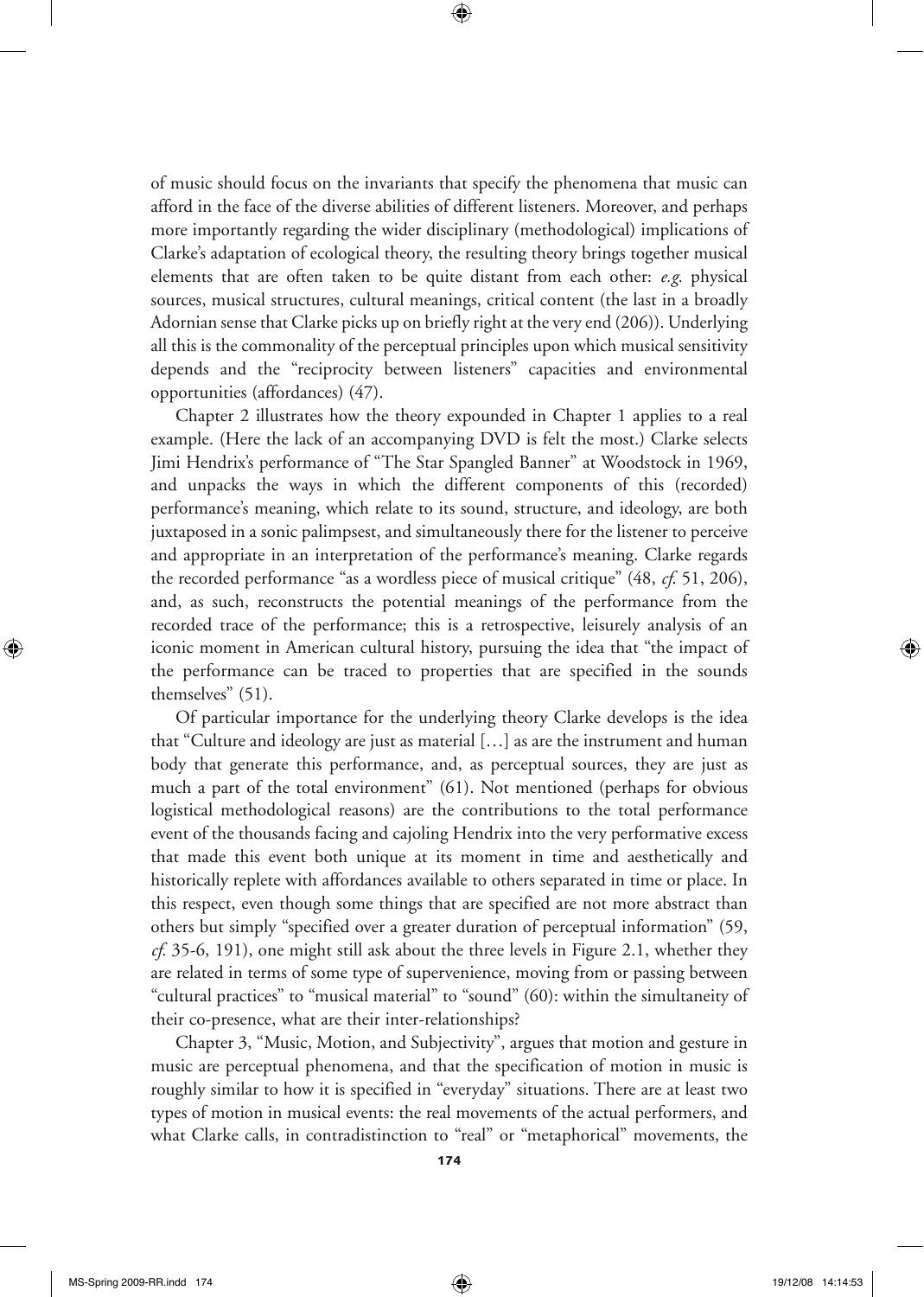"fictional" movements within the music (he treats fictional and "virtual" as the same thing, which goes against the Deleuzian approach but doesn't affect his own argument). These latter movements contribute to the virtual constitution of music, and draw the listener into engaging with the music dynamically. Indeed, "Music provides a virtual environment in which to explore, and experiment with, a sense of identity" (148-9). Clarke proposes that there are therefore interesting questions of agency thrown up by musical motion and movement, and he summarises these with four questions: "Who or what is moving, with what style of movement, to what purpose (if any), and in what kind of virtual space?" (89).

⊕

Underlying this chapter is, as Clarke acknowledges, the idea that the listener is engaged, alienated, distracted, bored, or left indifferent by the various subjective states afforded by the music (or indeed a dynamically changing combination of the above) (89-91, *cf.* 138), and that subjective musical engagement turns on motional, proprioceptive, and corporeal components of music. The main contribution of this chapter is the idea that "a perceptual [as opposed to cognitive] approach allows for the experience of either self-motion or the motion of other objects" (75). This idea has fruitful and extensive implications for the study of music as an ethical and social phenomenon, for the ways in which listeners can be said to be learning, rehearsing, acting, and developing as citizens (however this is defined) through and with music. To give just one example, Clarke's useful stylistic taxonomy of polyphonic textures (76), in which the listener is "at times an "overhearer" of musical events and at others a participant among them" (82, *cf.* 86), has much in common with a potentially Bakhtinian approach to texture (via the concept of polyphony), and yet it is worth noting that Bakhtin's approach has itself been frequently criticised for its naive assumption that all such interactive relationships between authors and heroes (read: listeners and musical events) are noble and open, and untarnished by the threats of power, ideology, and voyeurism. The great worth of Clarke's extrapolated ecological approach is precisely that it seems to offer tools for dealing with these issues, since it articulates the importance of attending to the "sensitivities, and interests" of the listener (91, *cf*. 7, 18, 32, 37) as well as the "opportunities of the environment" (139), and of acknowledging "the impossibility of ever knowing what the subjective experience of another organism might be like" (156).

Following Chapter 3, which considers musical "engagement" in the sense of what happens during the listening experience here and now, Chapter 4 turns to the concept of subject-position, the "attitude" (91, 93) created in conjunction with the music, and presumably also brought to bear from prior experience. This concerns the manner in which the listener engages with the music's subject-matter, the tone of engagement providing an ideological angle on the musical meanings interpreted by the listener.

Given the mutualism of perceivers and environments central to ecological theory, Clarke naturally explores the way in which the perceiving subject (the listener) creates and assumes a position in relation to the music that constitutes her object of

175

MS-Spring 2009-RR.indd 175 19/12/08 14:14:53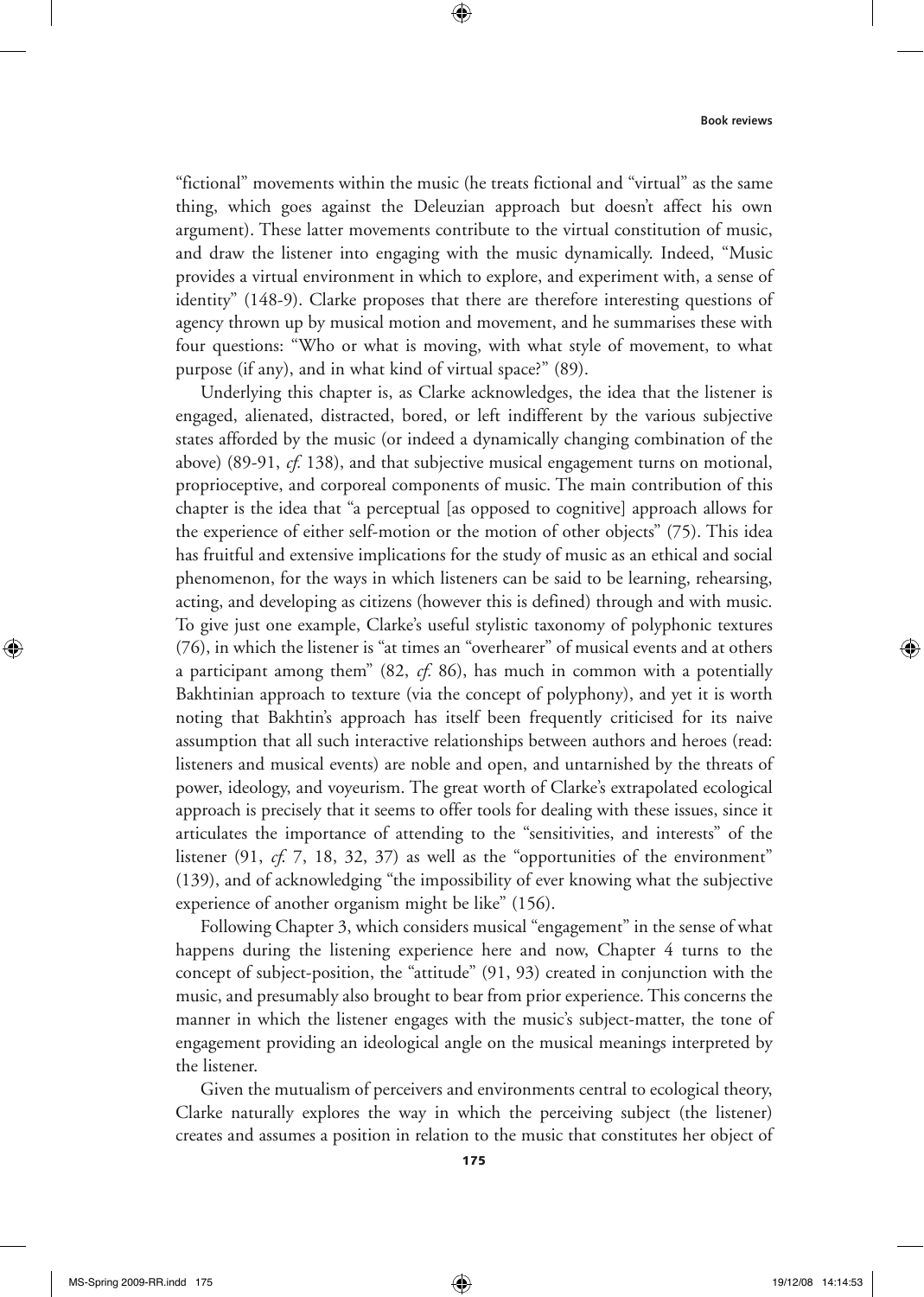perception. He is obliged to extrapolate from the "everyday" situations that Gibson had focussed on in order to make the cultural turn. While, as he notes, "the subjectposition of everyday life is overwhelmingly one of transparently active engagement" (124), aesthetic objects are (almost by definition) resistant or recalcitrant objects that direct the listener elsewhere, that distract, that limit the natural (everyday) ability to act in an (apparently) freely-chosen manner. Hence, in aesthetic activity the distances and critical perspectives between objects and perceivers are not just there (the degree to which they are emphasised and used is a matter of style) but emphatically central to the perceptual activity and meaning-interpretations of the listener. Clarke's conclusion is that the rhetoric of "codification" familiar from semiotic approaches to musical meaning gives way to the perceptual principle of "specification", the latter allowing the connection between aesthetic and practical perception to be restored. Towards the end of this chapter there are a couple of references to the role of performing in meaning generation, in particular "the potential for performers to mediate subject-position" (122), an idea that deserves treatment in its own right in the future.

Chapter 5 underlines the contrast between approaches in which autonomy is posited as an ideal, and the ecological approach emphasising the adaptation of the organism to its environment (this phrase presumably translates as the adaptation of the listener to the real and virtual musical worlds with which she engages). Clarke offers two approaches to the concept of autonomy, generally managing to do so without straw man bashing (this is not the first time autonomy has taken a bashing!). First, he points out that if it is taken on its own terms and the violence of its founding ideology is accepted, then music is taken as affording a virtual world — sometimes organic (68), sometimes anthropomorphic (87, 89), sometimes both, perhaps sometimes neither — in which listeners circulate and populate the system like virtual citizens. This approach allows the hermeneutic analyst to unpack the motivic, textural, metrical, and tonal gestures that are specified by the music. Secondly, Clarke undertakes a deconstruction of autonomy, using ecological concepts as tools. This is an interesting argument, premised as it is upon the fruitful illusion of autonomy, though I am not sure that a deconstruction is really needed if the full implications of the "virtual" are accepted and assimilated into the extrapolated ecological theory, as Clarke seems to do.

Either way, Clarke is right to pursue the point that, since "structural listening is peculiar in encouraging the listener to turn away from the wider environment in searching for meaning" (134) and to take up a stance "*against* the world" (146), other complementary perceptual activities are at the very least needed in addition, if not also prioritised, in any account of musical listening. Only in this way can the liberating potential of ecological theory be realised and hermeneutic analysis move away from approaches that premise their methodologies upon Modernist notions of "submitting" to the formal discipline of listening (135). Given that the most important element in listening might be the "ideological component" (136), it is

176

MS-Spring 2009-RR.indd 176 14:14:53

⊕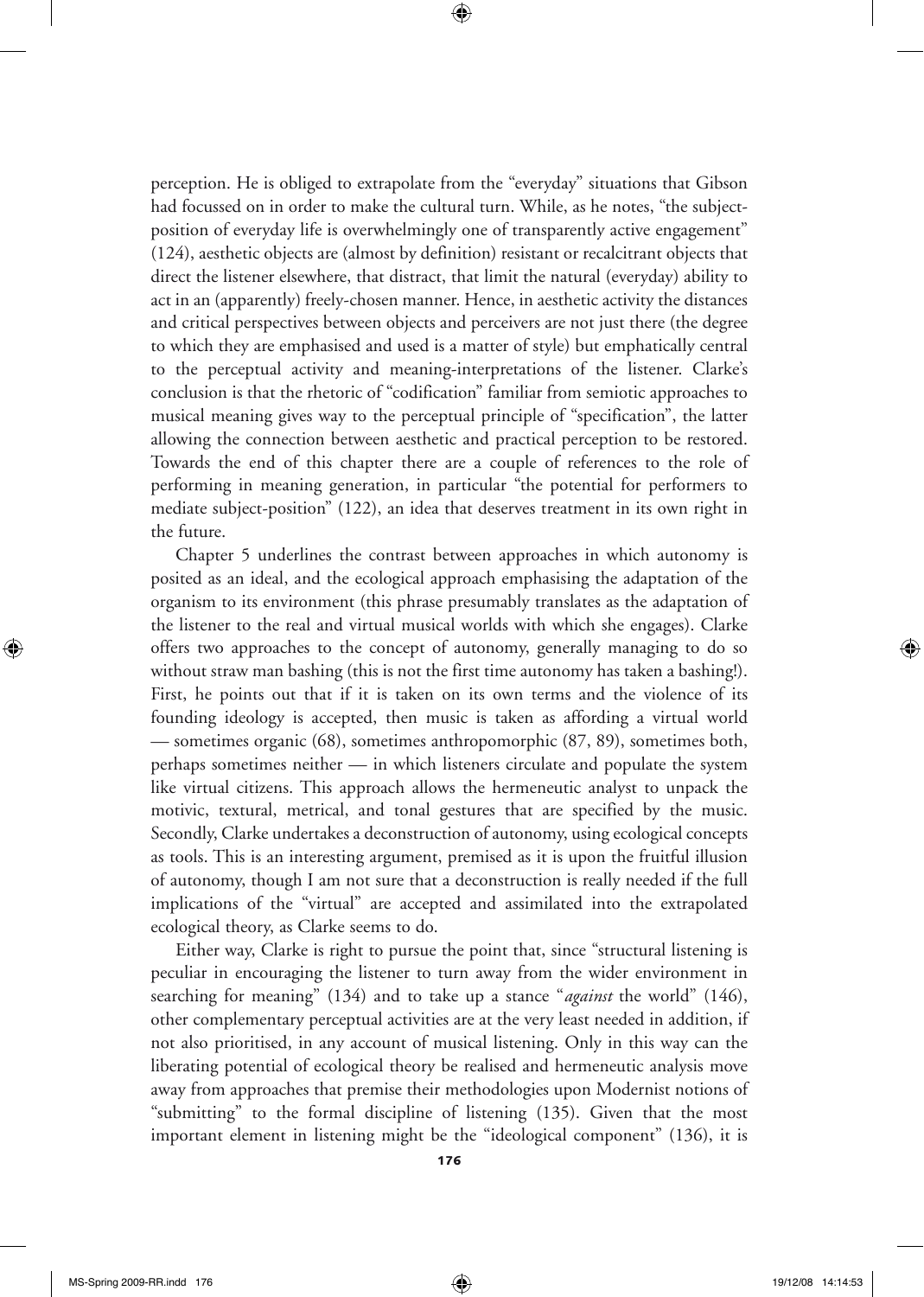curious that Clarke offers only fleeting glimpses of the actual world of the listener at various points in this chapter (and indeed other chapters). To give just two examples: "Just as concentrated listening […] can be diverted in unexpected directions, so too a listener can be unexpectedly and suddenly drawn *into* some music that until then had been paid more distracted and heteronomous attention" (136); and, "At one moment I can be aware of the people, clothing, furniture, coughing, shuffling, air conditioning and lighting of a performance venue, among which area the sounds and sights of a performance of Beethoven's string quartet Op. 132 and all that those sounds specify; and at another moment I am aware of nothing at all beyond a visceral engagement with musical events of absorbing immediacy and compulsion" (188). Perhaps such remarks, premised on a methodological investment in ethnographic observation, might lead towards a thick ecological description of musical listening, towards some kind of phenomenologically adequate position regarding what the listener actually does. After all, Clarke opens the very first page of *Ways of Listening* with the point that "the primary function of auditory perception is to discover what sounds are the sounds *of*, and *what to do about them*" (3, second emphasis added).

⊕

Chapter 6, continuing the issues articulated in Chapter 5, focuses on the first movement of Beethoven's String Quartet in A minor Op. 132. Clarke shows how different "ways of hearing" or different "components of a composite hearing" (both 187) (he seems to equate these two phrases) can be tackled with ecological theory. Some components of the music align quite easily with the ideology of autonomy (structural processes of various sorts), but other aspects of Clarke's analysis — arguably the most interesting for his approach — are found "outside autonomy" (whatever that means). These include musical topics, virtual motion, agency, and perception of physical movement. Clarke uses these ideas to reinforce the idea that the world into which the listener is drawn is "far more heterogenous and heteronomous" (187) than any approach aligned with the ideology of autonomy. As he notes, "the supposed autonomy of this music is as perceptually illusory as it is theoretically unsustainable" (188), and we should acknowledge that autonomous listening (or at least the attempt to engage in such a manner) is but one among a variety of modes of listening.

In the Conclusion Clarke notes a few ideologies, assumptions and by-products of the ecological theory he has expounded. For example: "The general principle of ecological scale is an important corrective to the temptation to believe that properties of perceptual objects must be significant simply because they can be shown to be there by a measuring device" (196). He also notes for the future that empirical studies could flesh out his theory (*cf*. 46-7) with regard to several areas: "whether the distinction between self-motion and the motion of others is borne out empirically, and, if so, whether there are specific stimulus features that can be identified as the invariants for self-motion" (198), whether and how the distinction between actual and virtual motion is borne out (199), the nature of "the invariants for various kinds of style categories, or musical structures" (199), the nature of "the conditions that specify more or less engaged or alienated subject positions" (200), and the nature of

177

MS-Spring 2009-RR.indd 177 19/12/08 14:14:53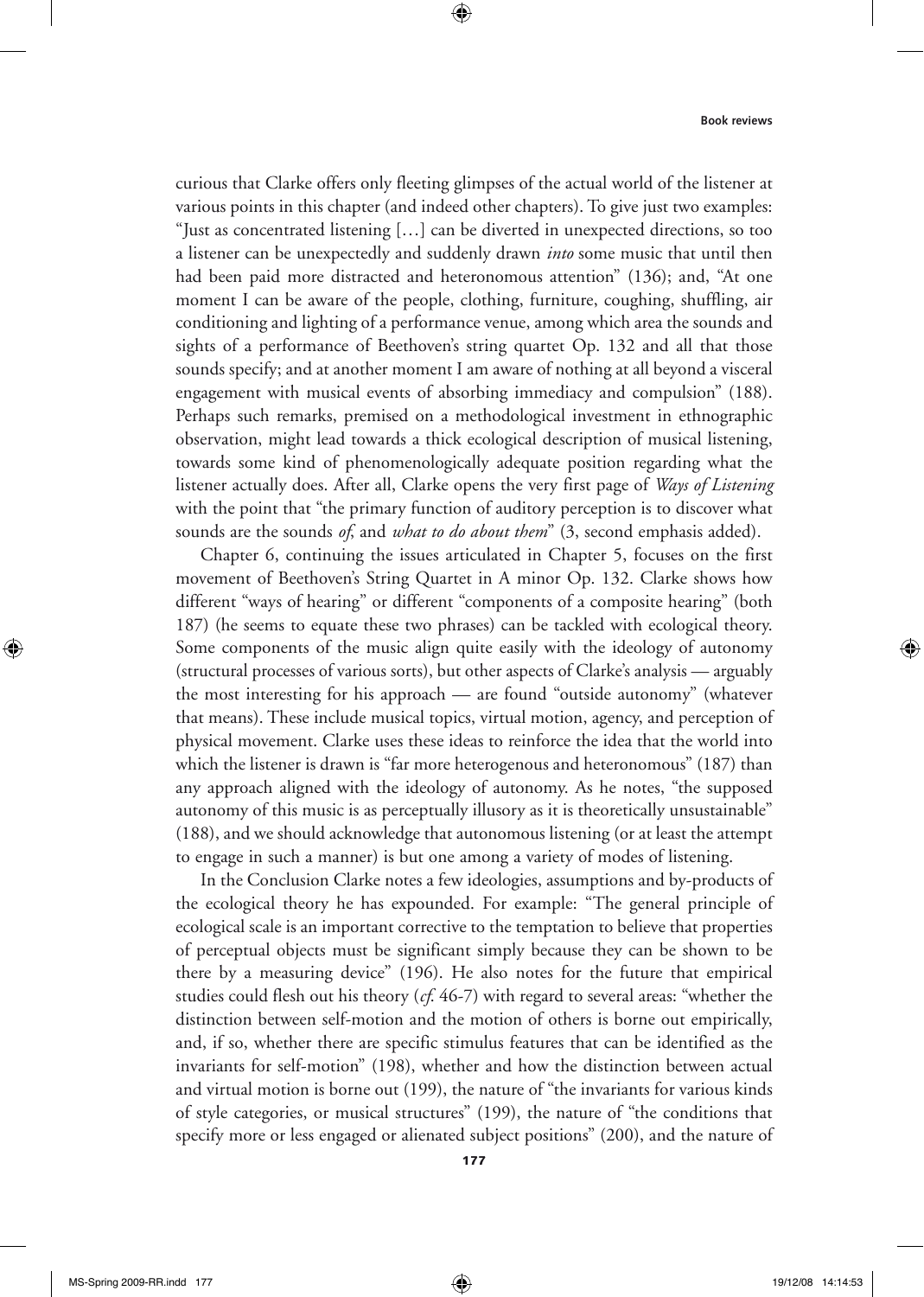the durations of specifications (200). Making a passing nod to recent musicological thought, he notes that "Interpretative writing and speaking *are* forms of action, but of a comparatively discreet kind" (204), and admits that the issue of autonomy has haunted many of the arguments in the book (205). Indeed it is; and Clarke signs off with a intriguing rhetorical flourish on this very note, a brief glimpse into a fascinating debate to be held between ecological theorists and critical theorists. "Because ecology is first and foremost about adapting to, and conforming with, the world, it runs diametrically counter to the idea of art as critique. The critical value of art, from almost any perspective, is a function of its resistance to current conditions, its refusal to conform to easy adaptation. If the ecological idea is the optimally efficient mutual adaptation of organism and environment, then it is against this background assumption that music achieves its uncomfortable and critical power" (206).

**Anthony Gritten**

**Address for correspondence: Anthony Gritten Head of Department of Performing Arts Middlesex University Trent Park Bramley Road London N14 4YZ UK e-mail: A.Gritten@mdx.ac.uk**

MS-Spring 2009-RR.indd 178 19/12/08 14:14:53

⊕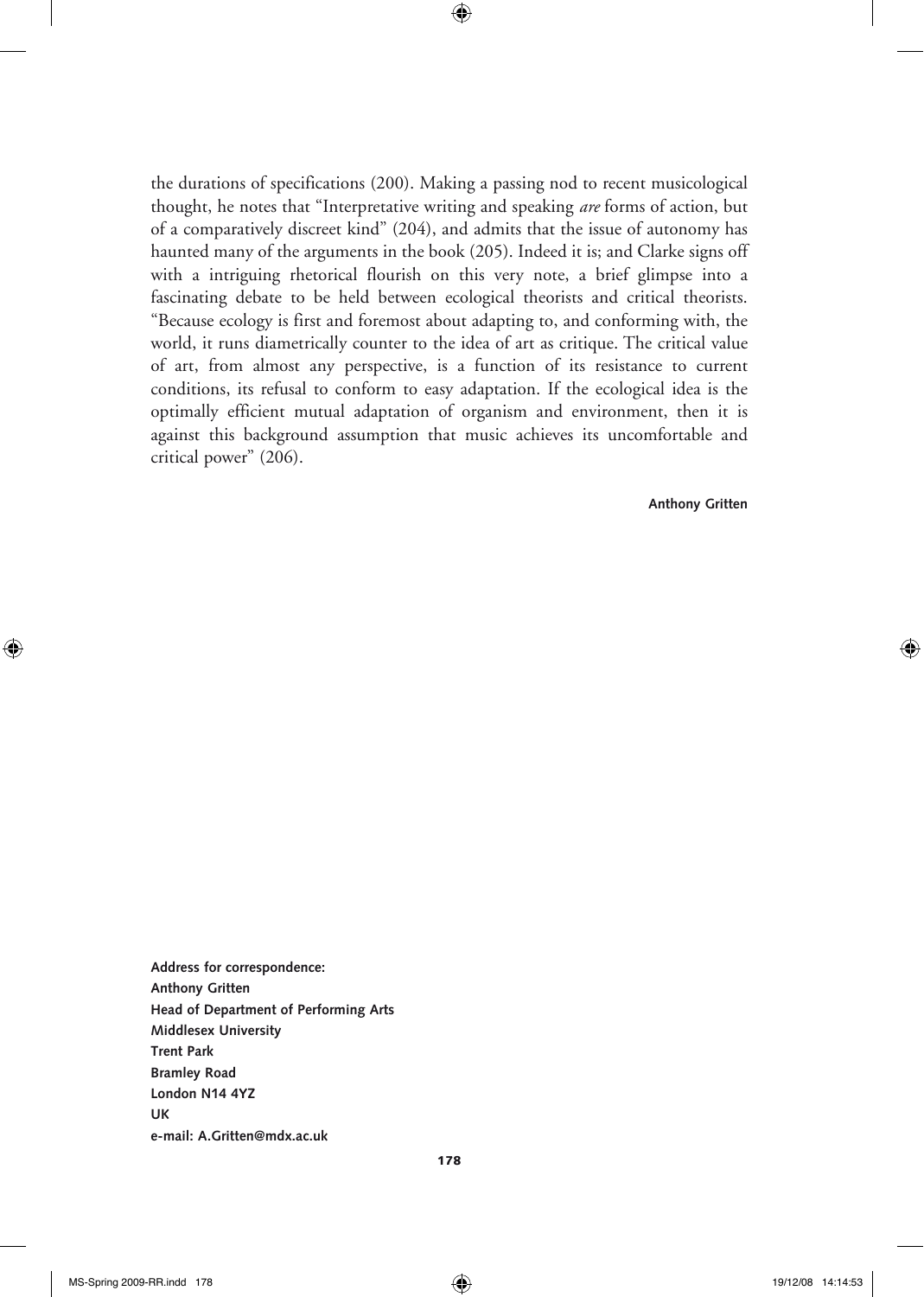**• Denise Grocke and Tony Wigram (2007).** *Receptive Methods in Music Therapy. Techniques and Clinical Applications for Music Therapy Clinicians, Educators and Students.* **London & Philadelphia: Jessica Kingsley Publishers, 288 pp. ISBN-13: 978 1 84310 413 1 and ISBN-10: 1 84310 413 X. Paperback. Price: £19.99 or \$34.95**

⊕

When reading the book *Receptive Methods in Music Therapy. Techniques and Clinical Applications for Music Therapy Clinicians, Educators and Students*, I am reminded of the title of a composition by Andrew Schultz: "Music is a gentle hammer". 1 Listening to music sometimes seems to pierce body and soul, while at other times it is as if the music is wrapping us up in a gentle breeze. Music allows for inner experiences at different levels and supports a variety of images. Listening to music is a powerful tool, both in music therapy and in everyday use. Accordingly, a book on techniques and clinical applications of receptive methods in music therapy is extremely valuable.

*Receptive Methods in Music Therapy (2007)* is the third book in a series aiming at providing practitioners with knowledge and skills within the three main categories of music therapy interventions: improvisation (Wigram, 2004), song composition (Baker & Wigram, 2005) and now a book on *listening.* This book is a *practical* book, which describes, rather than compares, the specific use of receptive methods and techniques in clinical practice and research in music therapy. Illustrative clinical vignettes enlighten the basic practices described in the text. This ten chapter book fills a gap in the music therapy literature and offers an important companion to Frohne-Hageman's more philosophically-oriented edited book on *Receptive Music Therapy* (2007).

Professor Cheryl Dileo sets the tone in her foreword, pointing to the fact that *all* music ultimately is received or heard by the client, no matter how the music is produced. Listening to music has always been important in people's lives throughout history (Horgen, 2000).

The first chapter focuses on engaging with clients verbally and musically. The authors make a valuable point when they address how the music therapist has to be comfortable with silence in music therapy, in order to allow the client to process the verbal and musical dialogue in her own way. Other useful reminders are how the therapist's different value and belief system influence the therapist-client relationship and the importance of respecting the client's personal integrity.

The second chapter highlights the selection process of music for receptive methods in music therapy, offering a useful comparison of the elements of music for relaxation and music for imagery. However, it important to bear in mind that

⊕

<sup>(1)</sup> Schultz, A. (1994). Music is a Gentle Hammer. In J. Pressing (ed), *Compositions for improvisers: An Australian Perspective*. Victoria: La Trobe University Press.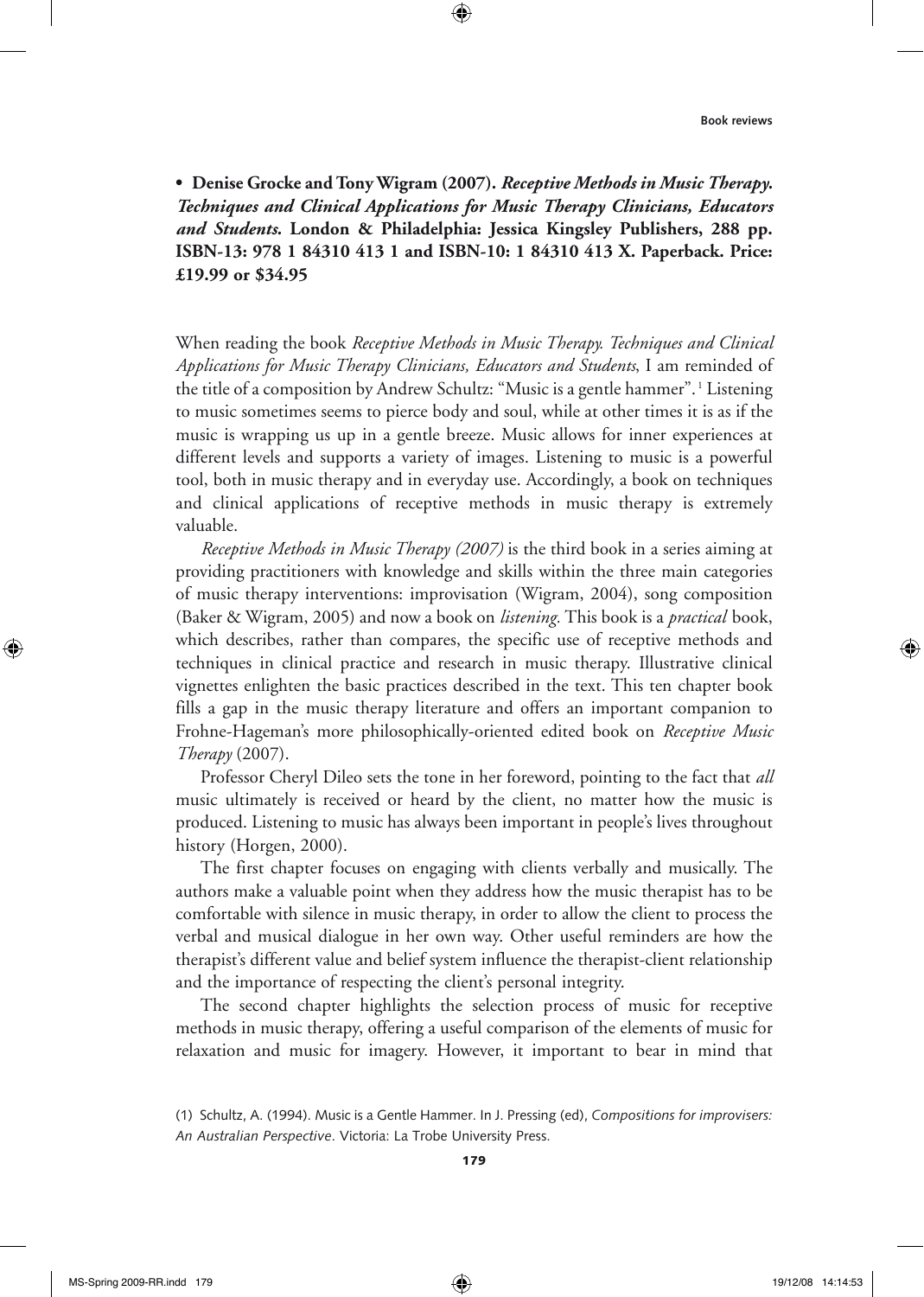sometimes there may be subtle differences between the two. Due to the music's ambiguity, the client may allow herself to engage in the music the way *she* does, in spite of the therapist's anticipated function of the music as good for relaxation or evoking imagery. Nevertheless, this table offers a useful tool for reflection before choosing music for different purposes.

The next eight chapters focus on different methods in receptive music therapy. Chapters 3 and 4 address relaxation and receptive methods for children, adolescents and adults. The material on children and adolescents is mainly provided by music therapists who work with group of clients within a hospital setting, while the material on adults derives from different areas of practice. The text provides important ideas and reflections concerning preparation, induction, and choice on music. In addition, contraindications to the different choices of music are discussed. The musical pieces suggested come from classical music, new age and film music.

Chapter 5 describes the potential of music listening, focusing on visualisation and imagery. The authors provide a list of types of imagery experiences, which may occur in guided/unguided settings and within individual and group music therapy. There are also examples of short and longer excerpts of music, which may be used during the music listening. The duration of the piece of music depends on the context in a broad sense and on the therapist's intentions for the listening experience.

In chapter 6, there is a focus on discussion and analysis of song lyrics, reminiscence in elderly care settings and how songs can be used in a musical "life review". Song (music) communication and song (lyric) discussion relate to bringing preferred recorded music into the session either by the therapist or by the client. The authors offer a working method for discussion of song lyrics, including i) bringing recorded music, ii) listening together and iii) verbal discussion of the song *i.e.* its meaning to the client(s) and analyses of the lyrics of the song. The chapter also includes an extensive discography of contemporary artists, supplemented by issues expressed in different songs.

Chapter 7 addresses perceptual listening and music appreciation. The authors provide suggestions and guidelines for using recorded music in music appreciation sessions. In addition, there is a focus on how clients perceive and attend to music listening. The latter is important not least due to the fact that music may affect any emotional state, irrespective of age and verbal capacity.

Chapter 8 introduces receptive music therapy and art media, including music collages, drawings and narratives. There are useful discussions on client suitability, materials and procedures and moving case examples where music interfaces with other creative arts media, illustrated by pictures of collages. Since the photographs in the book are in black and white, I would strongly suggest visiting the publisher's web site, offering the five collages in full colour (http://www.jkp.com/catalogue/book. php/resources/9781843104131).

Vibroacoustic therapy in receptive music therapy is presented in chapter 9, which is an extensive and informative presentation including many references to research.

180

MS-Spring 2009-RR.indd 180 14:14:53

⊕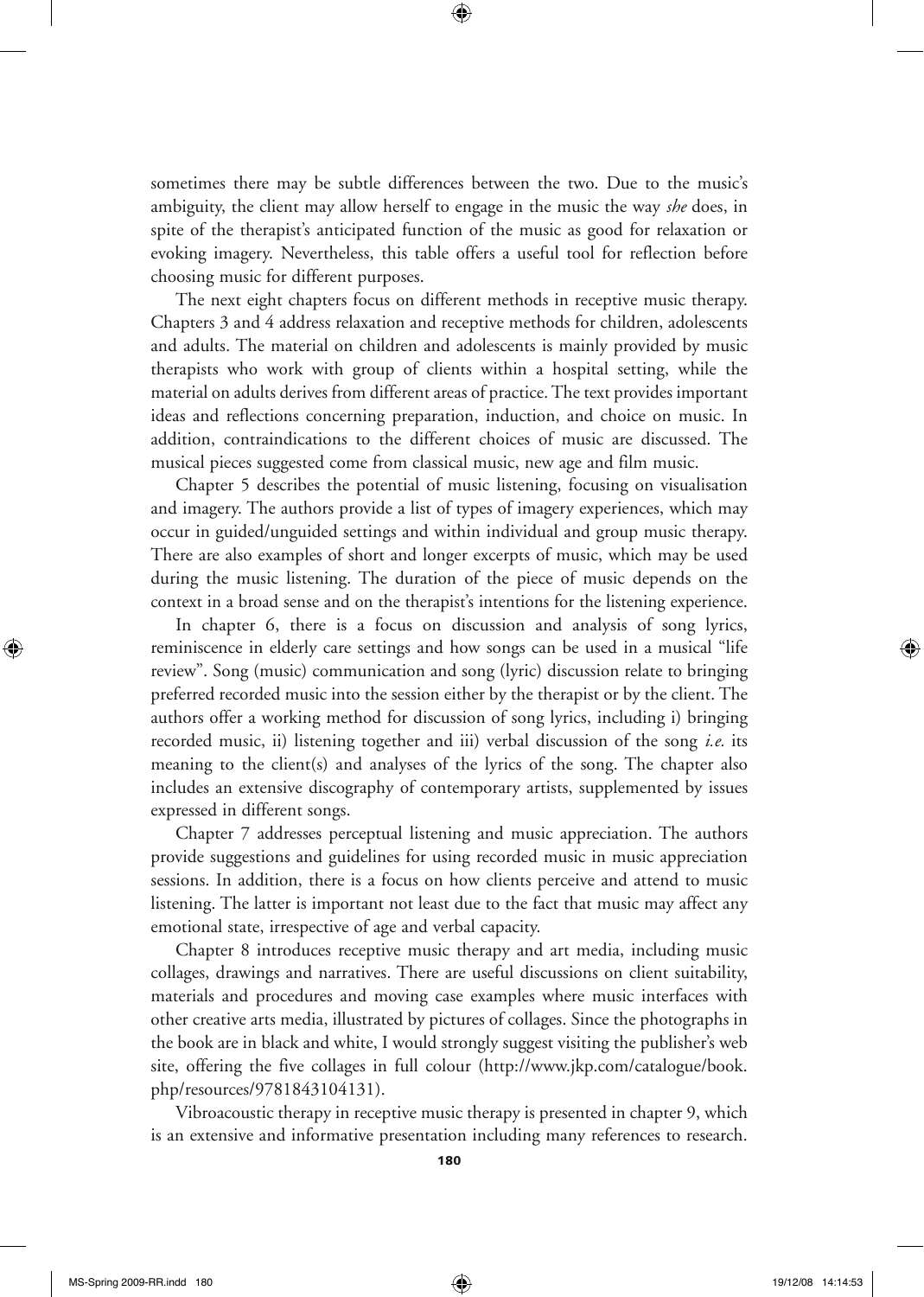The clinical applications include construction of vibroacoustic equipment, construction notes and examples of software. Thereafter follows methods of intervention and clinical procedures, which also include clinical applications and contraindications. A vibroacoustic approach influences both psychological and physiological processes, which again shows the significance of carefully selected music. The chapter offers a list of classical music selections for vibroacoustic therapy.

⊕

The last chapter concentrates on music and movement, focusing both live and recorded music selected primarily for clients with physical disabilities. This is a highly important chapter since everybody has — and is — a body, and expresses oneself through the body. Useful advices are given for working together with parents, physiotherapists or carers in the client's environment. The chapter ends musically with a transcription of a good-bye song composed by one of the authors. *Receptive Methods in Music Therapy* closes with a comprehensive reference list and useful subject and author indexes.

The book does not aim to give a comprehensive viewpoint of all receptive methods. However, I would have liked to see "self-listening" included. Self-listening, a variation of receptive music therapy where the client listens to a recording of his/ her own improvisation, performance, or composition, to reflect upon oneself and the experience (Bruscia, 1998, p. 125), is used by many music therapists. Bearing in mind the authors' broad expertise, it would have been exciting to hear their voices also in relation to such a self-listening procedure.

The language in the book is easy to read and the authors consider ethical issues with respect for both the clients and the music. Such respectful and ethical considerations, are also evident as the authors advise that the therapeutic methods and techniques offered in the book should be performed by professional music therapists or trainee music therapists under supervision. Nevertheless, I think the book is extremely important to everybody interested in music listening. I assume many readers will also be inspired to develop *adapted* versions of music listening outside a music therapy setting.

The book provides a significant contribution to the field of receptive music therapy with its structured content and the variety of ideas of "how-to-do-it" in real life music listening, including numerous tables, figures and examples of client and music therapist dialogues. The book is clearly presented by distinguished and experienced authors within in the field of music therapy and serves as an informative toolbox of useful protocols and step-by step instructions, provided with enlightening clinical vignettes. *Receptive Methods in Music Therapy* has an obvious place within the core curriculum of the training of a music therapist and should be a natural part of every music library. I highly recommend this book.

**Gro Trondalen**

⊕